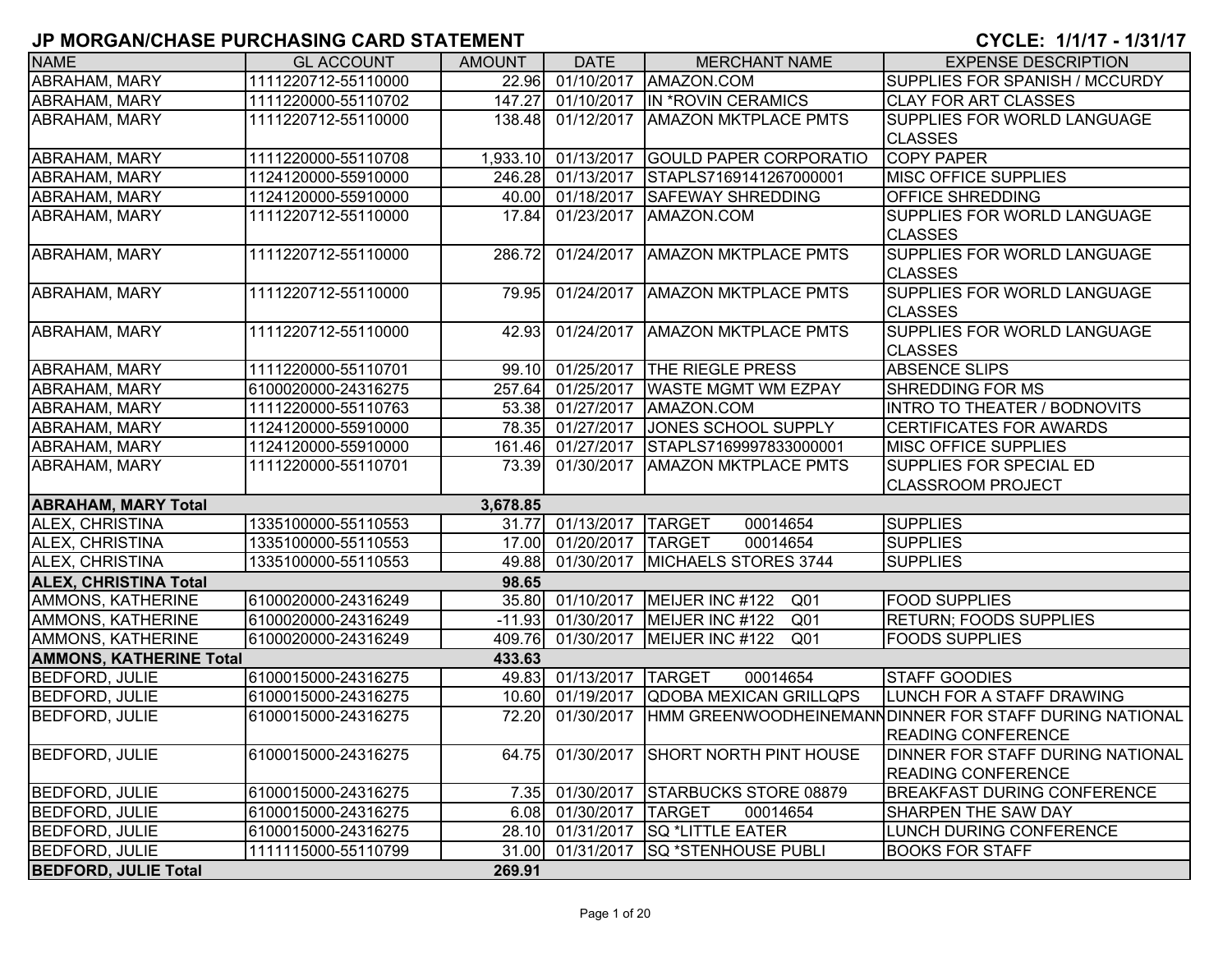| <b>BELANGER, KIMBERLY</b>       | 1311800000-55110551 |          | 18.39 01/06/2017 TARGET | 00014654                                | <b>MATERIALS</b>                      |
|---------------------------------|---------------------|----------|-------------------------|-----------------------------------------|---------------------------------------|
| <b>BELANGER, KIMBERLY Total</b> |                     | 18.39    |                         |                                         |                                       |
| <b>BENGLE, HOLLY</b>            | 1335100000-55110553 |          |                         | 13.00 01/24/2017 DOLLAR TREE            | <b>SUPPLIES</b>                       |
| <b>BENGLE, HOLLY Total</b>      |                     | 13.00    |                         |                                         |                                       |
| <b>BLANCHARD, EVAN</b>          | 1111220000-55110723 | 122.00   |                         | 01/16/2017 J W PEPPER AND SON INC       | MUSIC FOR JAZZ BAND CLUB              |
| <b>BLANCHARD, EVAN Total</b>    |                     | 122.00   |                         |                                         |                                       |
| <b>BLESSED, KATE</b>            | 1335100000-55990553 | 81.62    |                         | 01/26/2017 OTC BRANDS, INC.             | <b>CRAFT SUPPLIES</b>                 |
| <b>BLESSED, KATE</b>            | 1335100000-55990553 |          |                         | 46.50 01/27/2017 FIVE BELOW 555         | GAMES, GYM BALLS, ROOM SUPPLIES       |
|                                 |                     |          |                         |                                         |                                       |
| <b>BLESSED, KATE Total</b>      |                     | 128.12   |                         |                                         |                                       |
| <b>BLOOM, LYNETTE</b>           | 1335100000-54910553 |          | 15.00 01/10/2017        | <b>APPELBAUM TRAINING INS</b>           | <b>STAFF TRAINING</b>                 |
| <b>BLOOM, LYNETTE</b>           | 1335100000-55110553 | 25.38    |                         | 01/13/2017 BARNES&NOBLE.COM-BN          | SUMMER CAMP TEACHING MATERIALS        |
|                                 |                     |          |                         |                                         |                                       |
| <b>BLOOM, LYNETTE</b>           | 1335100000-55110553 |          | 24.00 01/16/2017        | <b>APPELBAUM TRAINING INS</b>           | <b>STAFF TRAINING</b>                 |
| <b>BLOOM, LYNETTE</b>           | 1335100000-55110553 |          |                         | 30.00 01/17/2017 APPELBAUM TRAINING INS | <b>CARE TRAINING</b>                  |
| <b>BLOOM, LYNETTE</b>           | 1311800000-55110551 |          | 54.00 01/17/2017        | <b>APPELBAUM TRAINING INS</b>           | <b>CARE TRAINING</b>                  |
| <b>BLOOM, LYNETTE</b>           | 1335100000-54910553 | 132.20   | 01/20/2017              | <b>STAPLES DIRECT</b>                   | OFFICE SUPPLIES                       |
| <b>BLOOM, LYNETTE</b>           | 1335100000-55110553 | 24.00    | 01/24/2017              | <b>APPELBAUM TRAINING INS</b>           | <b>CARE TRAINING</b>                  |
| <b>BLOOM, LYNETTE</b>           | 1335100000-55110553 |          | 18.00 01/24/2017        | <b>APPELBAUM TRAINING INS</b>           | <b>CARE TRAINING</b>                  |
| <b>BLOOM, LYNETTE</b>           | 1335100000-55110553 | 30.00    | 01/30/2017              | <b>APPELBAUM TRAINING INS</b>           | <b>CARE TRAINING</b>                  |
| <b>BLOOM, LYNETTE Total</b>     |                     | 352.58   |                         |                                         |                                       |
| <b>BORN, ELIZABETH</b>          | 6100025000-24316301 | 31.17    | 01/30/2017              | <b>BENITOS PIZZA-NOVI</b>               | LUNCH FOR STAFF DURING ESL            |
|                                 |                     |          |                         |                                         | <b>REGISTRATION</b>                   |
| <b>BORN, ELIZABETH</b>          | 6100025000-24316301 | 15.88    | 01/30/2017              | COTTAGE INN PIZZA - NO                  | FOOD                                  |
| <b>BORN, ELIZABETH Total</b>    |                     | 47.05    |                         |                                         |                                       |
| <b>BOURGEAU, BENJAMIN</b>       | 1126160000-55992000 | 130.24   | 01/16/2017              | DOWNRIVER REFRIG SUP C                  | NW REPAIRS TO CHILLER                 |
| <b>BOURGEAU, BENJAMIN</b>       | 1126160000-55992000 | 420.48   | 01/18/2017              | <b>WW GRAINGER</b>                      | <b>DF CHILLER PUMP MOTOR</b>          |
| <b>BOURGEAU, BENJAMIN</b>       | 1126160000-55992000 |          | 2,432.00 01/19/2017     | <b>HILTI INC</b>                        | <b>IMTCE SHOP HVAC SUPPLIES</b>       |
| <b>BOURGEAU, BENJAMIN</b>       | 1126160000-55992000 | 508.16   | 01/19/2017              | <b>WW GRAINGER</b>                      | <b>MTCE SHOP TOOLS</b>                |
| <b>BOURGEAU, BENJAMIN</b>       | 1126160000-55992000 | 13.95    | 01/23/2017              | <b>WW GRAINGER</b>                      | <b>DF KITCHEN AHU</b>                 |
| <b>BOURGEAU, BENJAMIN</b>       | 1126160000-55992000 | 1.68     | 01/26/2017              | <b>WW GRAINGER</b>                      | <b>MTCE T-STAT FITTING</b>            |
| <b>BOURGEAU, BENJAMIN Total</b> |                     | 3,506.51 |                         |                                         |                                       |
| <b>BRASIL, SANDRA</b>           | 1111322000-57410000 |          |                         | 75.00 01/11/2017 OAKLAND SCHOOLS-RC INT | CONFERENCE FOR K DINKELMANN           |
| <b>BRASIL, SANDRA</b>           | 6100022000-24316108 | 14.83    |                         | 01/12/2017 PANERA BREAD #667            | COFFEE WITH CARTER MEETING            |
| <b>BRASIL, SANDRA</b>           | 6100022000-24316108 | 600.00   | 01/23/2017              | <b>LUCKY STRIKE NOVI</b>                | STAFF OUTING MONEY COLLECTED          |
|                                 |                     |          |                         |                                         | AND WE PAID OUT                       |
| <b>BRASIL, SANDRA</b>           | 6100022000-24316108 |          |                         | 26.00 01/23/2017 SURVEYMONKEY.COM       | <b>AUTO RENEWAL-CREDIT PENDING</b>    |
| <b>BRASIL, SANDRA</b>           | 1124122000-53220000 |          | 135.00 01/27/2017 MASB  |                                         | LEGAL CONFERENCE FOR CARTER           |
| <b>BRASIL, SANDRA</b>           | 1111322000-54910000 | 20.35    | 01/30/2017              | <b>AMAZON MKTPLACE PMTS</b>             | TAGS FOR COMMENCEMENT GOWNS           |
|                                 |                     |          |                         |                                         |                                       |
| <b>BRASIL, SANDRA</b>           | 6100022000-24316108 | 1,237.04 |                         | 01/30/2017 LUCKY STRIKE NOVI            | <b>REMAINDER OF STAFF OUTING</b>      |
| <b>BRASIL, SANDRA</b>           | 6100022000-24316108 | 38.82    | 01/30/2017              | <b>MICHIGAN NOTARY SERVIC</b>           | <b>SEAL FOR NOTARY SERVICE-BRASIL</b> |
| <b>BRASIL, SANDRA Total</b>     |                     | 2,147.04 |                         |                                         |                                       |
| <b>BRATNEY, BETHANY</b>         | 1122222000-55310000 | 139.61   | 01/05/2017              | <b>FOLLETT SCHOOL SOLUTIO</b>           | NEW MATERIALS FOR LMC                 |
| <b>BRATNEY, BETHANY</b>         | 1122222000-55990000 | 44.10    |                         | 01/12/2017 QUILL CORPORATION            | <b>RE-ORDERED SUPPLIES</b>            |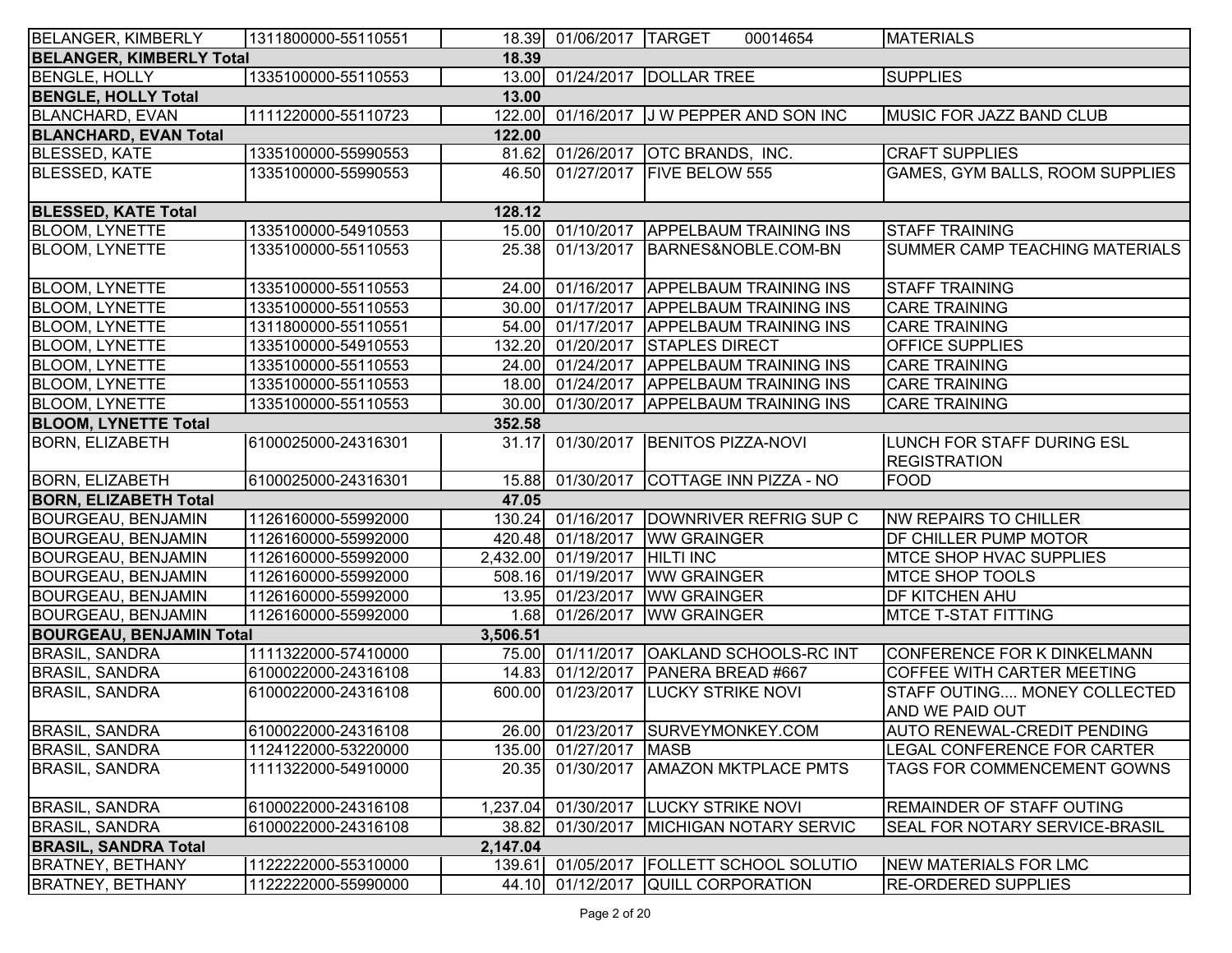| <b>BRATNEY, BETHANY</b>                    | 1122222000-55990000 |          |                   | -44.10 01/12/2017 QUILL CORPORATION    | <b>REFUND FOR MATERIALS NOT</b>                                                             |
|--------------------------------------------|---------------------|----------|-------------------|----------------------------------------|---------------------------------------------------------------------------------------------|
|                                            |                     |          |                   |                                        | <b>DELIVERED</b>                                                                            |
| <b>BRATNEY, BETHANY</b>                    | 1122222000-55310000 | 10.70    | 01/13/2017        | BOOKSAMILLION.COM                      | <b>NEW RELEASE MATERIALS FOR LMC</b>                                                        |
| <b>BRATNEY, BETHANY</b>                    | 1122222000-55310000 | 34.18    | 01/17/2017        | BOOKSAMILLION.COM                      | <b>NEW RELEASE MATERIALS FOR LMC</b>                                                        |
| <b>BRATNEY, BETHANY</b>                    | 1122222000-55310000 |          | 32.28 01/23/2017  | BOOKSAMILLION.COM                      | NEW RELEASE MATERIALS FOR LMC                                                               |
| <b>BRATNEY, BETHANY Total</b>              |                     | 216.77   |                   |                                        |                                                                                             |
| <b>BUNKER, JEFFREY</b>                     | 1126160000-55992000 |          |                   | 61.90 01/12/2017 COUGAR SALES & RENTAL | <b>HS PARKING LOT PATCH</b>                                                                 |
| <b>BUNKER, JEFFREY</b>                     | 1126160000-55992000 | 1,659.00 | 01/27/2017        | CONSERVA ELECTRIC SUPP                 | <b>MTCE STOCK LAMPS</b>                                                                     |
| <b>BUNKER, JEFFREY Total</b>               |                     | 1,720.90 |                   |                                        |                                                                                             |
| <b>BURKHARDT, LORETTA</b>                  | 6100020000-24316415 | 39.48    | 01/05/2017        | <b>STAPLES</b><br>00115659             | <b>SUPPLIES FOR SPRING MUSICAL</b>                                                          |
| <b>BURKHARDT, LORETTA</b>                  | 6100020000-24316415 |          |                   | 63.42 01/23/2017 THE HOME DEPOT #2737  | <b>SUPPLIES</b>                                                                             |
| <b>BURKHARDT, LORETTA</b>                  | 6100020000-24316415 |          | 113.06 01/26/2017 | MENARDS WIXOM MI                       | <b>SUPPLIES</b>                                                                             |
| <b>BURKHARDT, LORETTA</b>                  | 6100020000-24316415 | 493.38   | 01/27/2017        | MARTIN & MARTIN INDUST                 | <b>SUPPLIES</b>                                                                             |
| <b>BURKHARDT, LORETTA Total</b>            |                     | 709.34   |                   |                                        |                                                                                             |
| <b>BURNHAM, SUSAN</b>                      | 1124111000-55910000 |          |                   | 31.07 01/10/2017 AMAZON.COM            | <b>SUPPLIES</b>                                                                             |
| <b>BURNHAM, SUSAN</b>                      | 1124111000-55990000 | 456.12   | 01/27/2017        | AMAZON.COM                             | <b>SUPPLIES</b>                                                                             |
| <b>BURNHAM, SUSAN</b>                      | 1111111000-53220000 |          | 75.00 01/30/2017  | <b>OAKLAND SCHOOLS-RC INT</b>          | <b>CONFERENCE</b>                                                                           |
| <b>BURNHAM, SUSAN</b>                      | 1111111000-53220000 | $-75.00$ | 01/30/2017        | OAKLAND SCHOOLS-RC INT                 | <b>CONFERENCE CREDIT</b>                                                                    |
| <b>BURNHAM, SUSAN Total</b>                |                     | 487.19   |                   |                                        |                                                                                             |
| CALHOUN, STEPHANIE                         | 1335100000-55110553 | 5.68     | 01/20/2017        | MICHAELS STORES 2071                   | <b>CLASSROOM SUPPLIES</b>                                                                   |
| <b>CALHOUN, STEPHANIE</b>                  | 1335100000-55110553 | 97.63    | 01/20/2017        | <b>ITARGET</b><br>00008961             | <b>CLASSROOM SUPPLIES</b>                                                                   |
| CALHOUN, STEPHANIE                         | 1335100000-55110553 | 27.61    | 01/24/2017        | WM SUPERCENTER #5893                   | <b>TEACHING SUPPLIES</b>                                                                    |
| <b>CALHOUN, STEPHANIE Total</b>            |                     | 130.92   |                   |                                        |                                                                                             |
| CANALES, BETH                              | 1111322000-55110718 | 114.33   | 01/16/2017        | <b>GFS STORE #1985</b>                 | KITCHEN SUPPLIES AND PIZZA<br><b>MATERIAL</b>                                               |
| <b>CANALES, BETH Total</b>                 |                     | 114.33   |                   |                                        |                                                                                             |
| CHRISTOPOULOS, COURTNE 1311800000-55110551 |                     | 12.00    | 01/12/2017        | <b>TARGET</b><br>00003541              | <b>CLASSROOM HOLIDAY DECORATIONS</b>                                                        |
| <b>CHRISTOPOULOS, COURTNEY Total</b>       |                     | 12.00    |                   |                                        |                                                                                             |
| CIANCIO, WANDA                             | 1122500000-54120824 | 87.64    | 01/16/2017        | <b>AMAZON MKTPLACE PMTS</b>            | DOOR SECURITY BADGE HOLDERS,<br>LANYARDS, CLIPS                                             |
| CIANCIO, WANDA                             | 1122500000-55910000 |          |                   | 17.49 01/16/2017 AMAZON.COM            | <b>STAPLER FOR OFFCE</b>                                                                    |
| CIANCIO, WANDA                             | 4245618000-56422958 | 189.89   | 01/16/2017        | AMAZON.COM                             | OSMO WONDER KIT AND AND PIZZA<br>CO. GAME (CODING GAME SYSTEM)<br>FOR SPECIAL ED            |
| CIANCIO, WANDA                             | 4245618000-56422958 |          |                   | 189.89 01/16/2017 AMAZON.COM           | OSMO WONDER KIT AND AND PIZZA<br>CO. GAME (CODING GAME SYSTEM)<br><b>FOR SPECIAL ED</b>     |
| CIANCIO, WANDA                             | 4245622000-56422958 | 3,459.90 | 01/16/2017        | AMAZON.COM                             | 2- WACOM TABLETS FOR HIGH<br><b>SCHOOL GRAPHIC DESIGN CLASS</b>                             |
| CIANCIO, WANDA                             | 1122500000-54120000 | 117.00   | 01/16/2017        | <b>SQ *POD DROP REPAIR</b>             | <b>IPAD REPAIR</b>                                                                          |
| CIANCIO, WANDA                             | 4245618000-56422958 | 203.40   | 01/19/2017        | AMAZON.COM                             | 5 - ZOOMY HANDHELD DIGITAL<br><b>MICROSCOPES FOR NOVI MEADOWS</b><br><b>SCIENCE CLASSES</b> |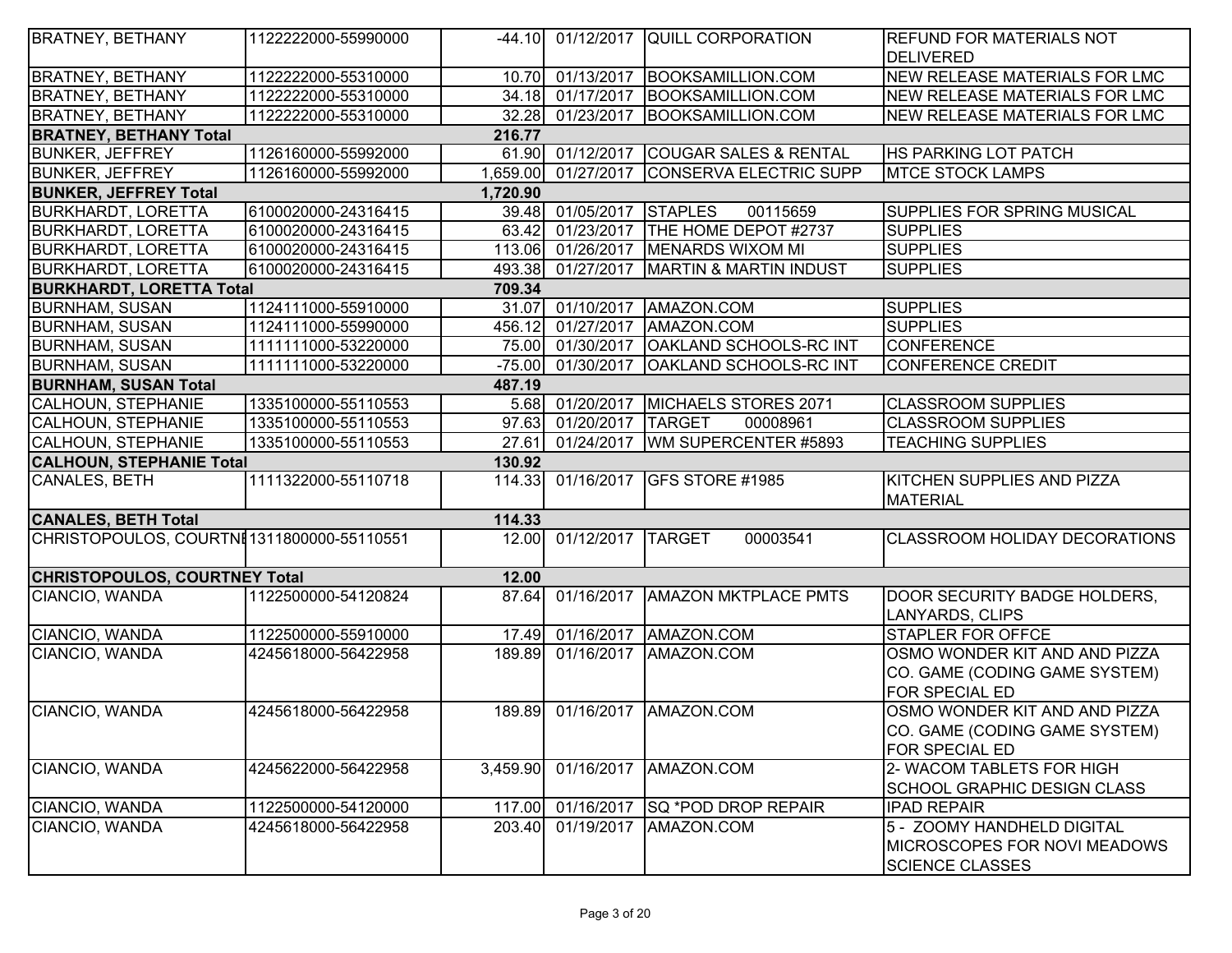| <b>CLARK, KIM Total</b>     |                     | 1,516.23  |            |                                |                                                                               |
|-----------------------------|---------------------|-----------|------------|--------------------------------|-------------------------------------------------------------------------------|
| CLARK, KIM                  | 6100018000-24316217 | 31.44     |            | 01/31/2017 JOANN ETC #2004     | <b>DISPLAY MATERIALS</b>                                                      |
|                             |                     |           |            |                                | <b>WINDMILL MAKERSPACE</b>                                                    |
| CLARK, KIM                  | 6100018000-24316217 | 15.83     | 01/30/2017 | AMAZON.COM                     | MODELING CLAY AND WASHERS FOR                                                 |
| <b>CLARK, KIM</b>           | 6100018000-24316217 | 6.00      | 01/27/2017 | AMAZON.COM                     | <b>LIBRARY BOOK</b>                                                           |
|                             |                     |           |            |                                | <b>BOTH LIBRARIES</b>                                                         |
| <b>CLARK, KIM</b>           | 1122218000-55410000 | 586.74    | 01/25/2017 | <b>W T COX INFORMATION SE</b>  | <b>READING CLUB</b><br>SUBSCRIPTIONS TO PERIODICALS FOR                       |
| CLARK, KIM                  | 6100018000-24316217 | 22.36     |            | 01/25/2017   PANERA BREAD #667 | <b>BAGELS FOR BOOKS &amp; BAGELS</b>                                          |
| CLARK, KIM                  | 6100018000-24316217 | 16.17     | 01/25/2017 | PANERA BREAD #667              | <b>CREAM CHEESE FOR BOOKS &amp; BAGELS</b><br><b>READING CLUB</b>             |
| CLARK, KIM                  | 6100018000-24316217 | 35.97     | 01/25/2017 | <b>AMAZON MKTPLACE PMTS</b>    | <b>BREAKOUT LOCKS</b>                                                         |
| CLARK, KIM                  | 6100018000-24316217 | 25.27     | 01/23/2017 | AMAZON.COM                     | PLAY DOH FOR MAKERSPACE                                                       |
| CLARK, KIM                  | 6100018000-24316217 | 56.97     | 01/23/2017 | AMAZON.COM                     | <b>3D PRINTER FILAMENT</b>                                                    |
| CLARK, KIM                  | 6100018000-24316217 | 4.97      | 01/23/2017 | AMAZON.COM                     | BOOK FOR PLAYAWAY DONATED BY<br><b>NOVI PUBLIC LIBRARY</b>                    |
| CLARK, KIM                  | 6100018000-24316217 | 5.38      | 01/23/2017 | <b>AMAZON MKTPLACE PMTS</b>    | <b>LIBRARY BOOK</b>                                                           |
|                             | 6100018000-24316217 |           |            |                                |                                                                               |
| CLARK, KIM                  | 6100018000-24316217 | 21.40     | 01/23/2017 | <b>AMAZON MKTPLACE PMTS</b>    | ALUMINUM FOIL FOR MAKERSPACE                                                  |
| CLARK, KIM                  |                     | 71.94     | 01/20/2017 | <b>AMAZON MKTPLACE PMTS</b>    | <b>BREAKOUT LOCKS</b>                                                         |
| CLARK, KIM                  | 6100018000-24316217 | 123.15    | 01/16/2017 | GAN*OBS + ECCENTRIC            | 2 SUBSCRIPTIONS TO NOVI NEWS                                                  |
| CLARK, KIM                  | 1122218000-55990000 | 13.41     | 01/16/2017 | <b>AMAZON MKTPLACE PMTS</b>    | <b>LIBRARY BOOK</b>                                                           |
| <b>CLARK, KIM</b>           | 1122218000-55990000 | 56.73     | 01/13/2017 | AMAZON.COM                     | <b>LIBRARY BOOKS</b>                                                          |
| CLARK, KIM                  | 1122218000-55990000 | 103.22    | 01/13/2017 | AMAZON.COM                     | <b>LIBRARY BOOKS</b>                                                          |
| <b>CLARK, KIM</b>           | 6100018000-24316217 | 213.40    | 01/13/2017 | <b>AMAZON MKTPLACE PMTS</b>    | BOOKS FOR PLAYAWAYS DONATED<br>FROM NOVI PUBLIC LIBRARY                       |
| <b>CLARK, KIM</b>           | 1122218000-55990000 | 25.92     | 01/09/2017 | MICHAELS STORES 2108           | <b>BUCKETS FOR READING WITHOUT</b><br><b>WALLS DISPLAY</b>                    |
| CLARK, KIM                  | 1122218000-55990000 | 79.96     | 01/05/2017 | <b>FOLLETT SCHOOL SOLUTIO</b>  | LANYARDS FOR DONATED PLAYAWAYS                                                |
| <b>CIANCIO, WANDA Total</b> |                     | 11,066.65 |            |                                |                                                                               |
| CIANCIO, WANDA              | 1122500000-54120000 | 52.80     | 01/25/2017 | <b>AMAZON MKTPLACE PMTS</b>    | LENOVO 11E CHROMEBOOK<br>REPLACEMENT SCREEN                                   |
| CIANCIO, WANDA              | 1122500000-54917000 | 6,192.25  | 01/24/2017 | <b>TURNITIN LLC</b>            | TURNITIN LICENSE FOR HIGH SCHOOL                                              |
| CIANCIO, WANDA              | 1122500000-54120000 | 64.50     | 01/23/2017 | <b>AMAZON MKTPLACE PMTS</b>    | LENOVO THINKPAD CHROMEBOOK<br><b>REPLACEMENT SCREEN</b>                       |
| CIANCIO, WANDA              | 4245622000-56422958 | 249.00    | 01/23/2017 | <b>AMAZON MKTPLACE PMTS</b>    | 1- COPERNICUS TECH TUB FOR HIGH<br>SCHOOL IPAD STORAGE AND<br><b>CHARGING</b> |
| CIANCIO, WANDA              | 1122500000-54120000 | 39.49     | 01/20/2017 | <b>AMAZON MKTPLACE PMTS</b>    | DELL CHROMEBOOK REPLACEMENT<br><b>SCREEN</b>                                  |
|                             |                     |           |            |                                | MICROSCOPES FOR NOVI MEADOWS<br><b>SCIENCE CLASSES</b>                        |
| CIANCIO, WANDA              | 4245618000-56422958 |           |            | 203.40 01/19/2017 AMAZON.COM   | 5 - ZOOMY HANDHELD DIGITAL                                                    |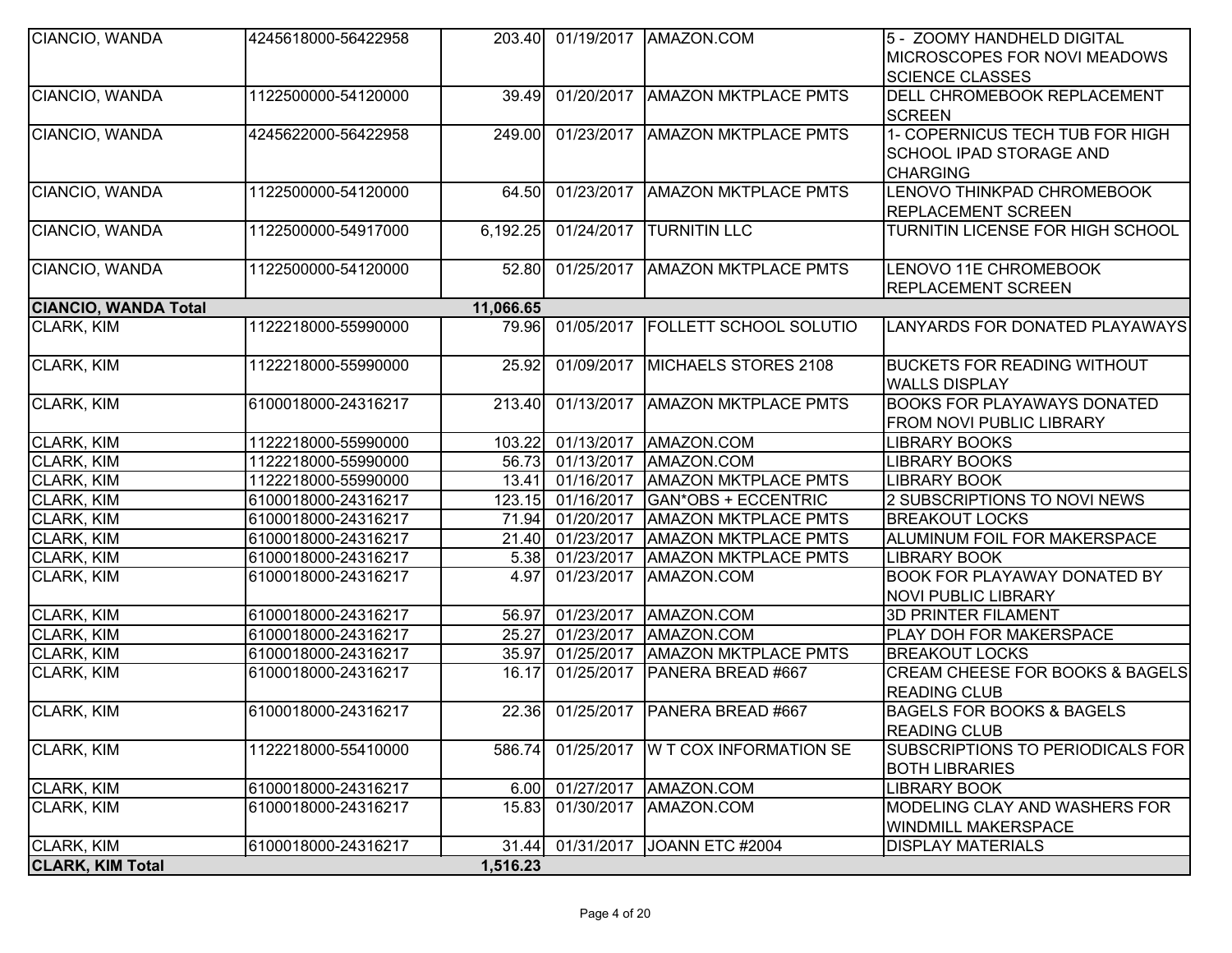| COMB, ANDREW                     | 1124120000-53220000 | 75.00     |                      | 01/13/2017   OAKLAND SCHOOLS-RC INT        | <b>REGISTRATION FOR DYLAN WILIAM</b>                             |
|----------------------------------|---------------------|-----------|----------------------|--------------------------------------------|------------------------------------------------------------------|
|                                  |                     |           |                      |                                            | <b>PRESENTER CONFERENCE</b>                                      |
| <b>COMB, ANDREW Total</b>        |                     | 75.00     |                      |                                            |                                                                  |
| <b>DIATIKAR, CHRISTINE</b>       | 6100022000-24316099 | 100.00    |                      | 01/10/2017 METRO CARS                      | DEPOSIT FOR ST. LOUIS ROBOTICS<br><b>TRIPS</b>                   |
| <b>DIATIKAR, CHRISTINE</b>       | 6100022000-24316099 |           |                      | 24.95 01/16/2017 A2HOSTING.COM             | 1/14/17-2/13/17 WEB HOSTING                                      |
| <b>DIATIKAR, CHRISTINE</b>       | 1111322822-57904000 |           | 10,987.00 01/23/2017 | <b>SCHOOLCRAFT WEB PAY</b>                 | <b>FALL DUAL ENROLLMENT</b>                                      |
| <b>DIATIKAR, CHRISTINE</b>       | 1121300000-55990000 | 418.50    |                      | 01/25/2017   AMAZON MKTPLACE PMTS          | THERMOMETERS FOR SCHOOL NURSE                                    |
| <b>DIATIKAR, CHRISTINE</b>       | 4245622000-56422958 | 23,317.17 |                      | 01/25/2017 QUILL CORPORATION               | SCIENTIFIC CALCULATORS (230)                                     |
| <b>DIATIKAR, CHRISTINE</b>       | 1111322000-55110707 | 59.00     | 01/25/2017           | <b>RICOH USA, INC</b>                      | <b>OVERNIGHT FEE FOR COPIER</b><br><b>SUPPLIES</b>               |
| <b>DIATIKAR, CHRISTINE</b>       | 6100022000-24316099 | 14.95     | 01/30/2017           | A2HOSTING.COM                              | 2/7/17-2/6/18 DOMAIN RENEWAL                                     |
| <b>DIATIKAR, CHRISTINE Total</b> |                     | 34,921.57 |                      |                                            |                                                                  |
| DONOVAN, KATHRYN                 | 1128300265-53220000 | 250.00    | 01/23/2017           | <b>CENTRAL MICHIGAN UNIV</b>               | JOB FAIR REGISTRATION                                            |
| DONOVAN, KATHRYN                 | 1128300000-53220000 | 555.00    | 01/23/2017           | <b>MICH. STATE UNIVERSITY</b>              | <b>JOB FAIR REGISTRATION</b>                                     |
| DONOVAN, KATHRYN                 | 1128300000-53220000 | 225.00    | 01/23/2017           | <b>THE CAREER CENTER</b>                   | <b>JOB FAIR REGISTRATION</b>                                     |
| DONOVAN, KATHRYN                 | 1128300000-53220000 | 351.00    | 01/24/2017           | <b>EASTERN MICHIGAN UNIV.</b>              | <b>JOB FAIR REGISTRATION</b>                                     |
| DONOVAN, KATHRYN Total           |                     | 1,381.00  |                      |                                            |                                                                  |
| DRAGOO, MICHAEL                  | 1126160000-55992000 | 103.96    | 01/09/2017 BASS      |                                            | NM6 ROOM 647 TEMP LOW LIMIT<br><b>DEVICE</b>                     |
| DRAGOO, MICHAEL                  | 1126170000-54910000 | 1,563.19  |                      | 01/12/2017 ALL SERVICE CARPET CAR          | TRANS WATER PIPE BURST IN LOUNGE                                 |
| DRAGOO, MICHAEL                  | 1126122000-54910000 |           |                      | 1,718.50 01/12/2017 ALL SERVICE CARPET CAR | HS WRESTLING ROOM                                                |
| DRAGOO, MICHAEL                  | 1126160000-55992000 | 55.97     | 01/12/2017           | THE HOME DEPOT #2737                       | <b>ECEC SANDBAGS</b>                                             |
| DRAGOO, MICHAEL                  | 1126160000-54910000 | 186.20    |                      | 01/19/2017 ALL SERVICE CARPET CAR          | TRANS OFFICE, LOUNGE CARPET<br><b>CLEANING</b>                   |
| DRAGOO, MICHAEL                  | 1126160000-55992000 | 57.51     |                      | 01/20/2017 WW GRAINGER                     | HS SPRAYER FOR WRESTLING MATS                                    |
| DRAGOO, MICHAEL                  | 1126160000-55992000 | 694.20    |                      | 01/25/2017   KOFFLER SALES CO.             | <b>NATC STAIR TREADS</b>                                         |
| <b>DRAGOO, MICHAEL Total</b>     |                     | 4,379.53  |                      |                                            |                                                                  |
| FULAR, JAMES                     | 1126160000-55992000 | 61.90     |                      | 01/12/2017 COUGAR SALES & RENTAL           | <b>HS &amp; MS POT HOLE PATCH</b>                                |
| FULAR, JAMES                     | 1126160000-54120000 | 174.55    | 01/17/2017           |                                            | MARKS OUTDOOR POWER EQ MTCE TORO 721C BLOWER REPAIRS             |
| FULAR, JAMES                     | 1126160000-55993000 | 278.29    | 01/30/2017           |                                            | MARKS OUTDOOR POWER EQ GRNDS SUMMER EQUIPMENT PM<br><b>PARTS</b> |
| <b>FULAR, JAMES Total</b>        |                     | 514.74    |                      |                                            |                                                                  |
| <b>FURLOW, SETH</b>              | 1711322000-55110614 |           |                      | 39.22 01/12/2017 KROGER #671               | DNA EXTRACTION LAB, IB 1                                         |
| <b>FURLOW, SETH</b>              | 1711322000-55110614 |           |                      | 105.24 01/16/2017 SIGMA ALDRICH US         | NEUROTRANSMITTER LAB, IB 2                                       |
| <b>FURLOW, SETH</b>              | 1711322000-55110614 | 404.00    |                      | 01/26/2017 BIO RAD LABORATORIES            | <b>GENETICS LABS, IB I</b>                                       |
| <b>FURLOW, SETH Total</b>        |                     | 548.46    |                      |                                            |                                                                  |
| <b>GILCHRIST, BETHANY</b>        | 1335100000-55990553 | 65.60     |                      | 01/26/2017   WAL-MART #5893                | CLASSROOM/CRAFT SUPPLIES AND<br><b>TOYS</b>                      |
| <b>GILCHRIST, BETHANY Total</b>  |                     | 65.60     |                      |                                            |                                                                  |
| <b>GILMORE, MEGAN</b>            | 1311800000-55110551 | 9.74      | 01/18/2017           | MICHAELS STORES 3744                       | <b>TEACHER SUPPLIES</b>                                          |
| <b>GILMORE, MEGAN</b>            | 1311800000-55110551 | 6.38      | 01/24/2017 TARGET    | 00008722                                   | <b>TEACHER SUPPLIES</b>                                          |
| <b>GILMORE, MEGAN Total</b>      |                     | 16.12     |                      |                                            |                                                                  |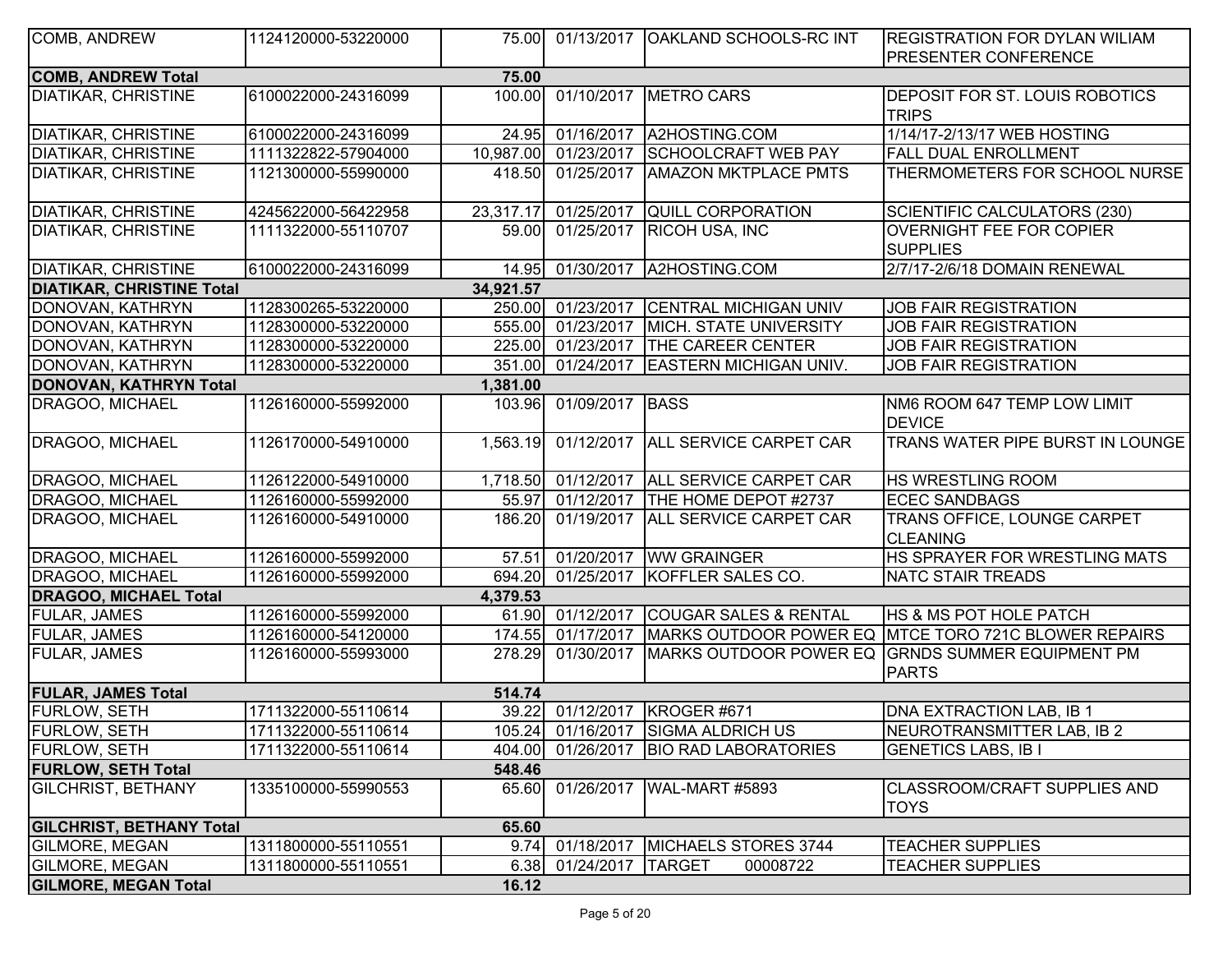| GONZALEZ-SHEERAN, MAR06100020000-24316263  |                     |          |                          | 142.65 01/06/2017 ARBOR SCIENTIFIC         | <b>SCIENCE FAIR VOLUNTEER JUDGES -</b>         |
|--------------------------------------------|---------------------|----------|--------------------------|--------------------------------------------|------------------------------------------------|
|                                            |                     |          |                          |                                            | APPRECIATION/THANK YOU GIFT;                   |
|                                            |                     |          |                          |                                            | <b>ERLENMEYER MUGS</b>                         |
| GONZALEZ-SHEERAN, MARQ6100020000-24316257  |                     |          |                          | 185.50 01/19/2017 BB PARTY RENTALS         | DOWN PAYMENT FOR 8TH GRADE                     |
|                                            |                     |          |                          |                                            | <b>FAREWELL ACTIVITY - BLOW UP</b>             |
|                                            |                     |          |                          |                                            | <b>DOUBLE SLIDE</b>                            |
| GONZALEZ-SHEERAN, MAR (6100020000-24316645 |                     |          |                          | 33.58 01/23/2017 PREMIER PET SUPPLY        | REPLACEMENT CARTRIDGES FOR FISH                |
|                                            |                     |          |                          |                                            | TANK FILTERS - DEPT. OF NATURAL                |
|                                            |                     |          |                          |                                            | <b>RESOURCES SALMON IN</b>                     |
|                                            |                     |          |                          |                                            | THE CLASSROOM PROJECT                          |
| <b>GONZALEZ-SHEERAN, MARGARET Total</b>    |                     | 361.73   |                          |                                            |                                                |
| <b>GORDON, BRIAN</b>                       | 6100061000-24316155 |          |                          | 280.00 01/05/2017 NORTHERN MICHIGAN UNIV   | <b>HOCKEY TRIP</b>                             |
| <b>GORDON, BRIAN</b>                       | 6100061000-24316155 | 183.91   |                          | 01/06/2017 JIMMY JOHNS - 2079              | <b>HOCKEY TRIP</b>                             |
| <b>GORDON, BRIAN</b>                       | 6100061000-24316155 |          |                          | 1,202.40 01/09/2017 BONFIRE STEAKHOUSE     | <b>HOCKEY TRIP MEALS</b>                       |
| <b>GORDON, BRIAN</b>                       | 6100061000-24316155 |          |                          | 210.70 01/09/2017 DOMINO'S 1165            | PIZZA HOCKEY TEAM                              |
| <b>GORDON, BRIAN</b>                       | 6100061000-24316155 |          |                          | 15.85 01/09/2017 IN *CENTER ICE SKATE &    | <b>HOCKEY TRIP</b>                             |
| <b>GORDON, BRIAN</b>                       | 6100061000-24316155 |          | 193.16 01/09/2017        | JIMMY JOHNS - 2079                         | LUNCH HOCKEY TEAM                              |
| <b>GORDON, BRIAN</b>                       | 6100061000-24316155 |          | 2,760.78 01/09/2017      | <b>MAGNUSON FRANKLIN SQ I</b>              | HOTEL ROOMS HOCKEY UP TRIP                     |
| <b>GORDON, BRIAN</b>                       | 6100061000-24316155 |          |                          | 31.67 01/09/2017 MT UNIV IMAGES            | <b>HOCKEY TRIP</b>                             |
| <b>GORDON, BRIAN</b>                       | 6100061000-24316155 | 613.75   | 01/09/2017               | QUINCYS RESTAURANT AND                     | <b>HOCKEY TRIP</b>                             |
| <b>GORDON, BRIAN</b>                       | 6100061000-24316155 |          | 191.30 01/09/2017 SUBWAY | 00101121                                   | <b>HOCKEY TRIP</b>                             |
| <b>GORDON, BRIAN</b>                       | 6100061000-24316155 | 68.14    |                          | 01/09/2017 SUOMI BAKERY                    | <b>BREAKFAST HOCKEY TEAM</b>                   |
| <b>GORDON, BRIAN</b>                       | 6100061000-24316155 |          |                          | 684.19 01/10/2017 CASA CALABRIA            | <b>ROOMS HOCKEY TRIP</b>                       |
| <b>GORDON, BRIAN</b>                       | 6100061000-24316155 |          |                          | 1,226.42 01/10/2017 COUNTRY INN BY CARLSON | <b>ROOMS HOCKEY TRIP</b>                       |
| <b>GORDON, BRIAN</b>                       | 6100061000-24316172 |          |                          | 299.00 01/11/2017 GLAZIER DIGITAL VAULT    | <b>FOOTBALL CLINIC</b>                         |
| <b>GORDON, BRIAN</b>                       | 6100061000-24316104 |          |                          | 46.14 01/19/2017 BENITOS PIZZA-NOVI        | <b>LUNCH KLAA</b>                              |
| <b>GORDON, BRIAN</b>                       | 6100061000-24316104 | 20.74    |                          | 01/23/2017   NORTHVILLE SPORTS DEN         | MIDDLE SCHOOL MEETING                          |
| <b>GORDON, BRIAN Total</b>                 |                     | 8,028.15 |                          |                                            |                                                |
| HANSEN, ANN                                | 1311800000-53220551 |          |                          | 24.00 01/31/2017 APPELBAUM TRAINING INS    | <b>PRESCHOOL AIDE TRAINING</b>                 |
| <b>HANSEN, ANN Total</b>                   |                     | 24.00    |                          |                                            |                                                |
| HARRIS, CHRISTINE                          | 6100041000-24316355 | 7.35     |                          | 01/17/2017   KROGER #526                   | CHERRIES FOR "MICHIGAN WEEK"                   |
|                                            |                     |          |                          |                                            | <b>ACTIVITY</b>                                |
| <b>HARRIS, CHRISTINE Total</b>             |                     | 7.35     |                          |                                            |                                                |
| HARVEY, JENNIFER                           | 1711322000-55110614 |          |                          | 520.42 01/26/2017 DBC*BLICK ART MATERIAL   | <b>IB ART SUPPLIES</b>                         |
| <b>HARVEY, JENNIFER</b>                    | 1711322000-55110614 | 334.43   |                          | 01/27/2017 SSI*SCHOOL SPECIALTY            | <b>IB ART SUPPLIES</b>                         |
| <b>HARVEY, JENNIFER Total</b>              |                     | 854.85   |                          |                                            |                                                |
| HENDERSON, BETH                            | 1125200000-55910000 |          |                          | 466.78 01/16/2017 RR DONNELLEY             | <b>BUSINESS OFFICE CHECK STOCK</b>             |
| <b>HENDERSON, BETH</b>                     | 1125200000-55910000 | 27.63    |                          | 01/30/2017 STAPLS7170193971000001          | <b>BUSINESS OFFICE SUPPLIES</b>                |
| <b>HENDERSON, BETH Total</b>               |                     | 494.41   |                          |                                            |                                                |
| HOLLY, SHEILA                              | 1123100000-57910000 | 98.66    |                          | 01/16/2017   PANERA BREAD #608009          | BOARD WORK SESSION, SATURDAY,<br>JAN. 14, 2017 |
| <b>HOLLY, SHEILA</b>                       | 1123100000-57910000 | 160.70   |                          | 01/16/2017   PANERA BREAD #608009          | BOARD WORK SESSION, SATURDAY,                  |
|                                            |                     |          |                          |                                            | JAN. 14, 2017                                  |
| <b>HOLLY, SHEILA</b>                       | 1123100000-53220000 | 180.00   | 01/19/2017   MASB        |                                            | CBA 247 AND 365 SESSIONS, PAUL                 |
|                                            |                     |          |                          |                                            | <b>COOK</b>                                    |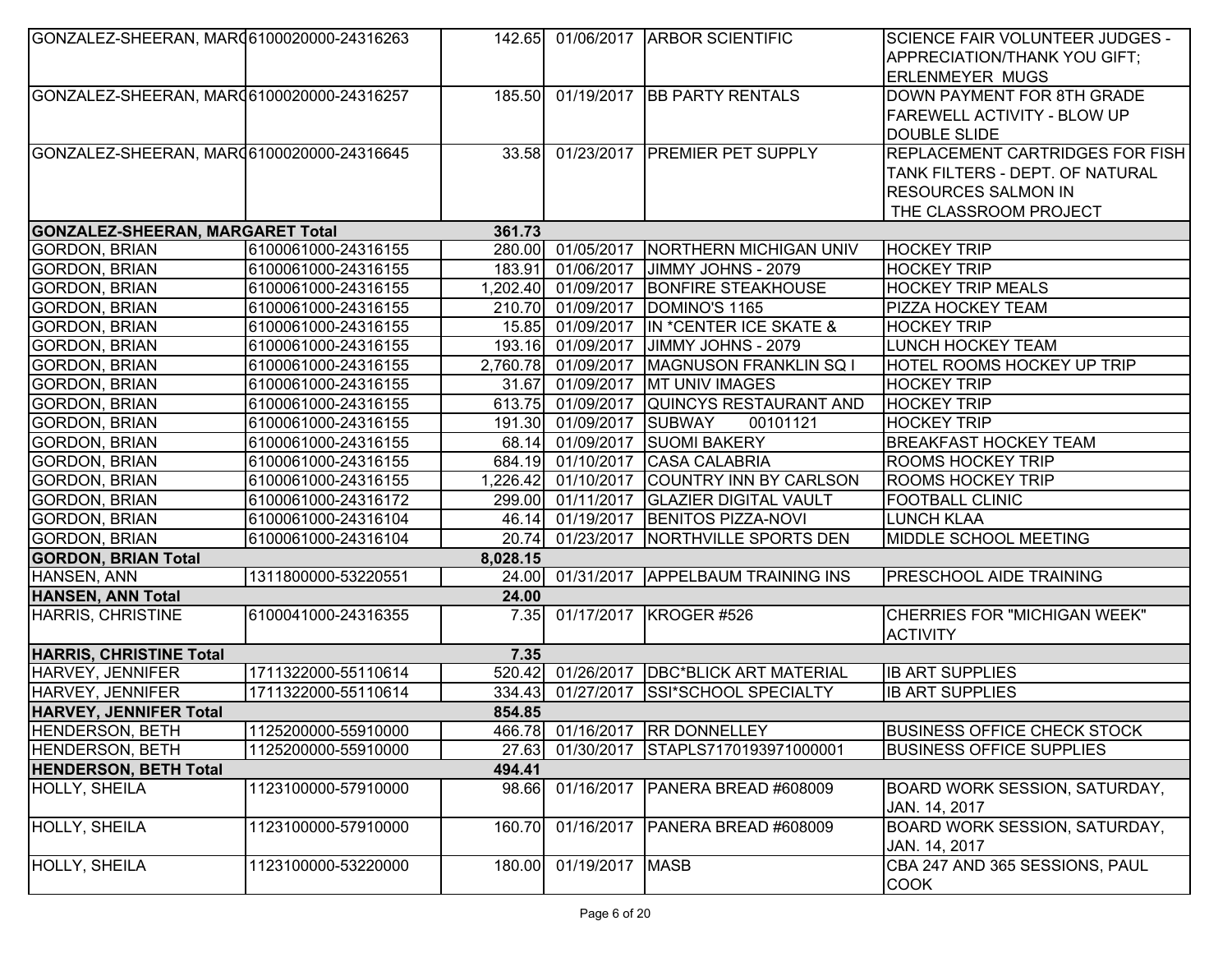| HOLLY, SHEILA               | 1123100000-57910000 |           |                   | 79.70 01/20/2017 MEIJER INC #122 Q01   | <b>BOARD APPRECIATION MONTH</b>                                                                   |
|-----------------------------|---------------------|-----------|-------------------|----------------------------------------|---------------------------------------------------------------------------------------------------|
|                             |                     |           |                   |                                        | <b>SUPPLIES</b>                                                                                   |
| <b>HOLLY, SHEILA</b>        | 1123100000-53220000 | $-105.00$ | 01/23/2017 MASB   |                                        | CBA CANCELLATION REIMBURSEMENT                                                                    |
| HOLLY, SHEILA               | 1123100000-53220000 | 30.00     | 01/23/2017        | <b>OAKLAND SCHOOLS-RC INT</b>          | <b>OCSBA JANUARY MEETING, DENNIS</b><br><b>O'CONNOR</b>                                           |
| HOLLY, SHEILA               | 1123100000-53220000 | 270.00    | 01/25/2017   MASB |                                        | <b>BOARD PRESIDENT WORKSHOP AND</b><br>CBA 253 SESSION, FEB. 10-11, 2017,<br><b>BOBBIE MURPHY</b> |
| HOLLY, SHEILA               | 1128200000-55990000 | 89.90     |                   | 01/25/2017   TEA*THE GREAT COURSES     | PHOTOGRAPHY DVD COURSES, BILL<br><b>ROOSE</b>                                                     |
| HOLLY, SHEILA               | 1123100000-53220000 | 135.00    | 01/27/2017   MASB |                                        | SCHOOL LAW WORKSHOP, FEB. 10,<br>2017, BOBBIE MURPHY                                              |
| HOLLY, SHEILA               | 1123200000-53220000 | 135.00    | 01/27/2017   MASB |                                        | SCHOOL LAW WORKSHOP, FEB. 10,<br>2017, SHEILA HOLLY                                               |
| <b>HOLLY, SHEILA Total</b>  |                     | 1,073.96  |                   |                                        |                                                                                                   |
| HOSKINS, DIANE              | 6100025000-24316301 | 64.59     | 01/10/2017        | WAL-MART #5893                         | <b>VENDING STOCK</b>                                                                              |
| HOSKINS, DIANE              | 6100025000-24316301 | 91.23     | 01/11/2017        | <b>BENITOS PIZZA-NOVI</b>              | <b>STUDENT DINNER</b>                                                                             |
| HOSKINS, DIANE              | 6100025000-24316301 | 106.99    | 01/12/2017        | <b>BENITOS PIZZA-NOVI</b>              | <b>STUDENT DINNER</b>                                                                             |
| HOSKINS, DIANE              | 6100025000-24316301 | 107.58    | 01/16/2017        | SAMSCLUB #6657                         | <b>VENDING</b>                                                                                    |
| <b>HOSKINS, DIANE</b>       | 1113200331-55110000 | 387.34    | 01/16/2017        | STAPLS7169342842000001                 | <b>TEACHER SUPPLY</b>                                                                             |
| <b>HOSKINS, DIANE</b>       | 1111324511-55110000 | 21.46     | 01/16/2017        | STAPLS7169342842000002                 | <b>TEACHER SUPPLY</b>                                                                             |
| HOSKINS, DIANE              | 6100025000-24316301 | 76.96     | 01/23/2017        | <b>MARIA'S ITALIAN BAKERY</b>          | <b>STUDENT DINNER</b>                                                                             |
| HOSKINS, DIANE              | 6100025000-24316301 | 93.39     | 01/24/2017        | PANERA BREAD #608009                   | <b>STUDENT DINNER</b>                                                                             |
| HOSKINS, DIANE              | 6100025000-24316301 | 146.65    | 01/27/2017        | <b>AMAZON MKTPLACE PMTS</b>            | COUNT DAY STUDENT EVENT                                                                           |
| <b>HOSKINS, DIANE</b>       | 6100025000-24316301 | 91.34     | 01/30/2017        | SAMSCLUB #6657                         | <b>VENDING</b>                                                                                    |
| <b>HOSKINS, DIANE Total</b> |                     | 1,187.53  |                   |                                        |                                                                                                   |
| <b>HOURIGAN, MARK</b>       | 1111322000-55110723 | 20.13     | 01/06/2017        | OFFICEMAX/OFFICEDEPOT6                 | 11 X 17 PAPER USED TO COPY LARGER<br><b>SCORES</b>                                                |
| <b>HOURIGAN, MARK</b>       | 1111322000-55110723 | 174.99    |                   | 01/16/2017 J W PEPPER AND SON INC      | PURCHASE OF 3 JAZZ TUNES FOR<br><b>FESTIVAL CONSIDERATION</b>                                     |
| <b>HOURIGAN, MARK Total</b> |                     | 195.12    |                   |                                        |                                                                                                   |
| JANTZ, ANGELA               | 6100015000-24316275 | 480.00    | 01/16/2017        | <b>READING RECOVERY COUNC</b>          | <b>READING RECOVERY NATIONAL</b><br><b>CONFERENCE-SHERRY GRIESIGER</b>                            |
| JANTZ, ANGELA               | 1111115000-55110799 | 18.82     | 01/23/2017        | STAPLS7169726355000001                 | <b>BINDING SPINES-MISC TEACH</b><br><b>SUPPLIES</b>                                               |
| JANTZ, ANGELA               | 1124115000-55990000 |           |                   | 9.20 01/23/2017 STAPLS7169726355000003 | <b>WOOD FRAME TO DISPLAY</b><br>DEERFIELD'S MISSION/VISION/GOALS<br><b>STATEMENT</b>              |
| <b>JANTZ, ANGELA</b>        | 1111115000-55110708 | 222.53    |                   | 01/27/2017 STAPLS7170097310000001      | <b>TEACHING SUPPLIES</b>                                                                          |
| JANTZ, ANGELA               | 1111115000-55110708 | 111.02    | 01/30/2017        | <b>SSI*SCHOOL SPECIALTY</b>            | <b>PAINT</b>                                                                                      |
| JANTZ, ANGELA               | 1111115000-55110708 | 17.00     | 01/30/2017        | STAPLS7169726355000002                 | JUDY CLOCK-2ND GRADE<br><b>INSTRUCTION</b>                                                        |
| JANTZ, ANGELA               | 1111115000-55110708 | 22.30     |                   | 01/30/2017 STAPLS7170097310002001      | <b>REFUND-BROKEN GLUE BOTTLES</b>                                                                 |
| JANTZ, ANGELA Total         |                     | 880.87    |                   |                                        |                                                                                                   |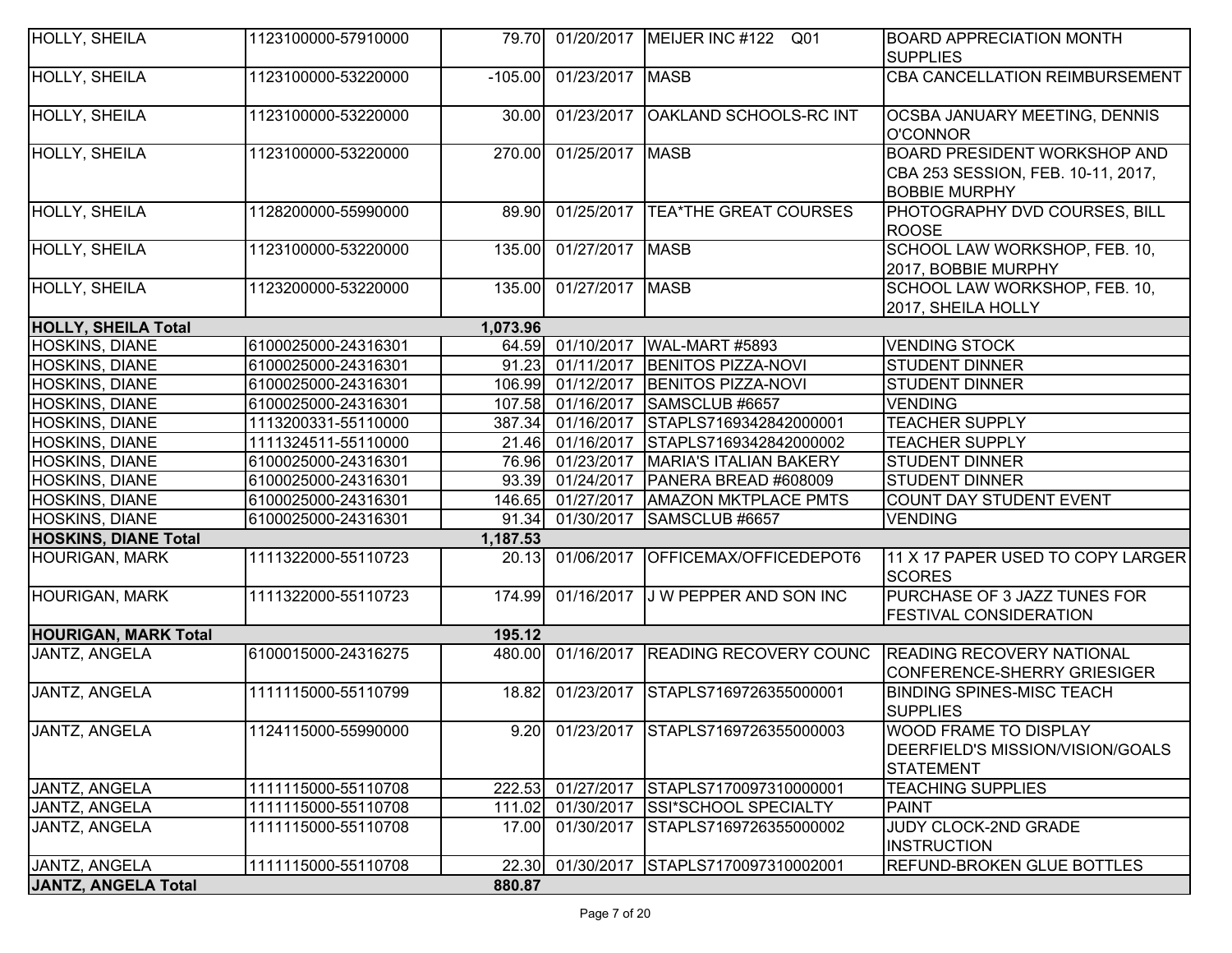| JUOPPERI, JOHN                   | 1126160000-55992000 |          | 72.25 01/04/2017   | <b>SHERWIN WILLIAMS 70119</b>                     | <b>PV PAINT</b>                                                      |
|----------------------------------|---------------------|----------|--------------------|---------------------------------------------------|----------------------------------------------------------------------|
| JUOPPERI, JOHN                   | 1126160000-55992000 |          | 91.00 01/13/2017   | <b>REDFORD LOCK COMPANY</b>                       | <b>MS RM 318</b>                                                     |
| JUOPPERI, JOHN                   | 1126160000-55992000 |          | 11.94 01/23/2017   | <b>THE HOME DEPOT #2737</b>                       | <b>MTCE SUPPLIES</b>                                                 |
| JUOPPERI, JOHN                   | 1126160000-55992000 | 18.97    | 01/24/2017         | <b>PPG PAINTS 9455</b>                            | <b>DF CONFERENCE ROOM PAINT</b>                                      |
| JUOPPERI, JOHN                   | 1126160000-55992000 | 56.32    | 01/27/2017         | <b>SHIFFLER EQUIPMENT</b>                         | <b>MS CHAIR TIPS</b>                                                 |
| <b>JUOPPERI, JOHN Total</b>      |                     | 250.48   |                    |                                                   |                                                                      |
| KNIAZ, SHARON                    | 1111220730-55110000 | 20.05    |                    | 01/26/2017   MEIJER INC #109<br>Q01               | <b>LAB SUPPLIES</b>                                                  |
| <b>KNIAZ, SHARON Total</b>       |                     | 20.05    |                    |                                                   |                                                                      |
| KORTLANDT, PATRICIA              | 6100011000-24316501 | 588.97   | 01/17/2017         | <b>WPY*FLEECE AMP THANK Y</b>                     | <b>VOICE DONATION FOR FLEECE AND</b><br><b>THANK YOU</b>             |
| KORTLANDT, PATRICIA              | 1124111000-55910000 | 99.92    | 01/26/2017         | <b>SMILEMAKERS INC</b>                            | <b>BURNHAM BIRTHDAY PENCILS</b>                                      |
| KORTLANDT, PATRICIA              | 6100011000-24316501 | 630.00   | 01/30/2017         | PLUSHINARU2146309988                              | <b>WILDCATS FOR KINDERGARTEN</b><br>VISITATION FOR THE CLASS OF 2030 |
| KORTLANDT, PATRICIA              | 6100011000-24316275 | 305.00   |                    | 01/30/2017 PLUSHINARU2146309988                   | <b>WILDCATS FOR KINDERGARTEN</b><br>VISITATION FOR THE CLASS OF 2030 |
| <b>KORTLANDT, PATRICIA Total</b> |                     | 1,623.89 |                    |                                                   |                                                                      |
| LACLEAR, CHARLES                 | 1124122000-57410000 | 19.99    | 01/16/2017         | <b>AMAZON SERVICES-KINDLE</b>                     | <b>RESEARCH BOOK FOR</b><br>ADMINISTRATOR                            |
| LACLEAR, CHARLES                 | 1124122000-57410000 | 19.99    | 01/16/2017         | <b>AMAZON SERVICES-KINDLE</b>                     | <b>RESEARCH BOOK FOR</b><br><b>ADMINISTRATOR</b>                     |
| <b>LACLEAR, CHARLES Total</b>    |                     | 39.98    |                    |                                                   |                                                                      |
| LAINE, MARGARET                  | 6100022000-24316105 | 21.20    | 01/06/2017         | OFFICEMAX/OFFICEDEPOT6                            | AP SEMINAR NOTEBOOKS FOR CLASS<br><b>WRITING</b>                     |
| LAINE, MARGARET                  | 6100022000-24316105 | 7.42     | 01/06/2017         | OFFICEMAX/OFFICEDEPOT6                            | MORE AP NOTEBOOKS FOR AP<br><b>SEMINAR</b>                           |
| LAINE, MARGARET                  | 6100022000-24316105 | 349.00   | 01/17/2017         | <b>DSMARKETING</b>                                | AP BIOLOGY TEST PREPARATION<br><b>BOOKS WITH SOLUTION MANUALS</b>    |
| <b>LAINE, MARGARET Total</b>     |                     | 377.62   |                    |                                                   |                                                                      |
| LAMBERT, ELIZABETH               | 1126111000-55991000 | 513.33   | 01/02/2017         | <b>NICHOLS</b>                                    | VO CUSTODIAL SUPPLIES                                                |
| LAMBERT, ELIZABETH               | 1126122000-55991000 | 635.38   | 01/02/2017         | <b>NICHOLS</b>                                    | <b>ECEC CUSTODIAL SUPPLIES</b>                                       |
| LAMBERT, ELIZABETH               | 1126152000-55991000 | 49.84    | 01/02/2017         | <b>NICHOLS</b>                                    | <b>ECEC CUSTODIAL SUPPLIES</b>                                       |
| LAMBERT, ELIZABETH               | 1126160000-55710000 |          | 674.33 01/04/2017  | <b>SUBURBAN PROPANE</b>                           | <b>BOSCO PROPANE</b>                                                 |
| LAMBERT, ELIZABETH               | 1126160000-54910000 |          | 100.00 01/05/2017  | <b>ARC - MI MADISON HGTS</b>                      | <b>MTCE SKYSITE MONTHLY USER FEE</b>                                 |
| LAMBERT, ELIZABETH               | 1126170000-54910000 | 447.75   | 01/05/2017         | <b>ARCH ENVIRONMENTAL GRO</b>                     | UST HAZARDOUS MATERIALS<br><b>CONSULTING</b>                         |
| LAMBERT, ELIZABETH               | 1126160000-55992000 |          |                    | 145.75 01/05/2017 IN *AQUATIC SOURCE, LL          | <b>HS POOL CHLORINE</b>                                              |
| LAMBERT, ELIZABETH               | 1126122000-54910000 |          |                    | 335.00 01/05/2017 IN *AQUATIC SOURCE, LL          | HS POOL MTCE VISIT                                                   |
| LAMBERT, ELIZABETH               | 1126160000-55992000 |          |                    | 188.90 01/05/2017 IN *AQUATIC SOURCE, LL          | HS POOL CALCIUM CHLORIDE                                             |
| LAMBERT, ELIZABETH               | 1126170000-54910000 |          | ,265.00 01/05/2017 | IN *SERVICEPRO PLUMBIN                            | TRANS JET & VAC HOIST PIT                                            |
| LAMBERT, ELIZABETH               | 1126160000-55992000 |          | 282.68 01/05/2017  | <b>LEONARDS SYSRUPS</b>                           | HS POOL CO2                                                          |
| LAMBERT, ELIZABETH               | 1126122000-54910000 | 575.72   | 01/05/2017         | <b>ITHYSSENKRUPPELEVATOR W   HS ELEVATOR MTCE</b> |                                                                      |
| LAMBERT, ELIZABETH               | 1126160000-55710000 | 582.10   | 01/06/2017         | CORRIGAN OIL #2 - BRI                             | <b>MTCE FUEL</b>                                                     |
| LAMBERT, ELIZABETH               | 1126100000-54910829 | 2,589.00 | 01/09/2017         | <b>ARCH ENVIRONMENTAL GRO</b>                     | <b>DISTRICT STORM WATER</b><br><b>MANAGEMENT</b>                     |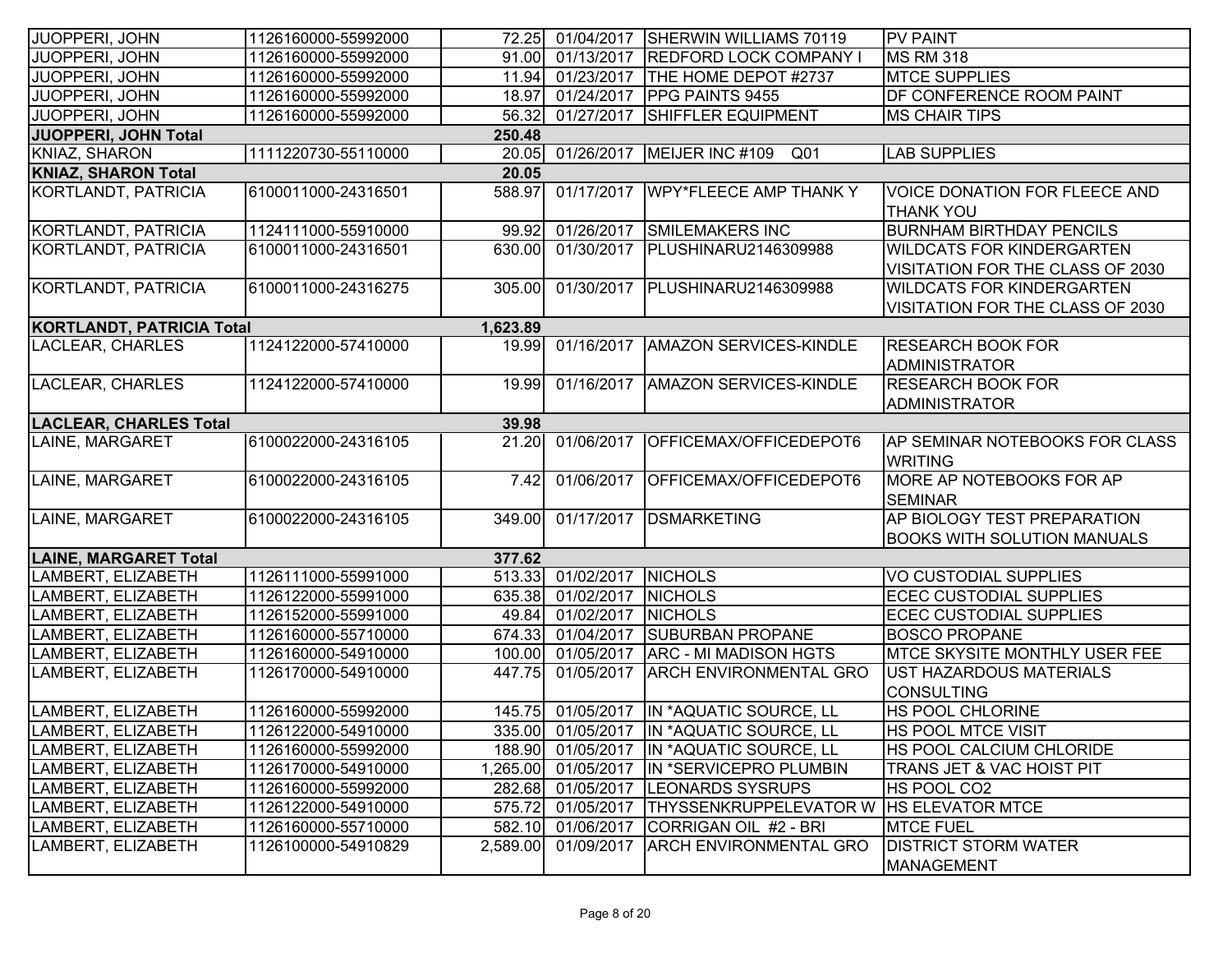| LAMBERT, ELIZABETH              | 1126152000-54910000 |           |                                | 34.86 01/09/2017 SONITROL GREAT LAKES M                             | ECEC MONITORING FOR PART OF DEC     |
|---------------------------------|---------------------|-----------|--------------------------------|---------------------------------------------------------------------|-------------------------------------|
|                                 |                     |           |                                |                                                                     | & JAN                               |
| LAMBERT, ELIZABETH              | 1126161000-53840000 | 230.00    |                                | 01/10/2017  WASTE MGMT WM EZPAY                                     | HS TEMP ROLL OFF DUMPSTER           |
| LAMBERT, ELIZABETH              | 1126160000-55710000 |           | 301.50 01/11/2017              | CORRIGAN OIL #2 - BRI                                               | <b>MTCE FUEL</b>                    |
| LAMBERT, ELIZABETH              | 1126161000-53840000 |           |                                | 380.00 01/11/2017 WASTE MGMT WM EZPAY                               | <b>MTCE BLDG TEMP ROLL OFF</b>      |
| LAMBERT, ELIZABETH              | 1126160000-54220000 |           |                                | 102.28 01/12/2017 AIRGASS NORTH                                     | <b>DISTRICT WELDING</b>             |
| LAMBERT, ELIZABETH              | 1126118000-54910000 |           |                                | 465.00 01/13/2017 COMMERICAL GLASS,                                 | NM5 MEDIA CENTER HOLE IN GLASS      |
| LAMBERT, ELIZABETH              | 1126114000-54910000 |           |                                | 284.00 01/13/2017 COMMERICAL GLASS,                                 | PV RM 122 BROKEN GLASS              |
| LAMBERT, ELIZABETH              | 1126160000-55710000 |           |                                | 261.73 01/16/2017 CORRIGAN OIL #2 - BRI                             | <b>MTCE FUEL</b>                    |
| LAMBERT, ELIZABETH              | 1126160000-55993000 |           |                                | 6,990.00 01/16/2017   MARKS OUTDOOR POWER EQ GRNDS STAND ON SPRAYER |                                     |
| LAMBERT, ELIZABETH              | 1126160000-55992000 |           |                                | 107.78 01/19/2017 FOUNDATION BLDG 028                               | <b>MS CEILING TILES</b>             |
| LAMBERT, ELIZABETH              | 1126170000-54910000 |           |                                | 781.00 01/19/2017 IN *SECURE DOORS LLC                              | TRANS DOORS 4, 5 & 13 REPAIRS       |
| LAMBERT, ELIZABETH              | 4245252000-56310000 | 7,000.00  | 01/19/2017                     | <b>PROTECTION 1</b>                                                 | ECEC FIRE ALARMS INSTALLATION       |
|                                 |                     |           |                                |                                                                     | (PARTIAL)                           |
| LAMBERT, ELIZABETH              | 1126660000-54934000 |           |                                | 100.00 01/19/2017 PROTECTION ONE ALARM                              | <b>ECEC MONITORING</b>              |
| LAMBERT, ELIZABETH              | 1126660000-54934000 |           | 50.00 01/19/2017               | <b>PROTECTION ONE ALARM</b>                                         | <b>ECEC MONITORING</b>              |
| LAMBERT, ELIZABETH              | 1126660000-54934000 | 2,805.00  | 01/19/2017                     | <b>SONITROL GREAT LAKES M</b>                                       | <b>DISTRICT SECURITY MONITORING</b> |
| LAMBERT, ELIZABETH              | 1126160000-55992000 |           |                                | 1,487.19 01/20/2017 AERO FILTER INC                                 | <b>HS FILTERS</b>                   |
| LAMBERT, ELIZABETH              | 1126122000-54910000 | 2,532.36  | 01/20/2017                     | IN *AQUATIC SOURCE, LL                                              | HS POOL REPLACE BACKWASH VALVE      |
|                                 |                     |           |                                |                                                                     |                                     |
| LAMBERT, ELIZABETH              | 1126160000-53430000 | 11.67     |                                | 01/20/2017 THE UPS STORE 0582                                       | <b>MTCE SHIPPING</b>                |
| LAMBERT, ELIZABETH              | 4126122951-54110000 | 12,689.00 |                                | 01/24/2017   DE-CAL INC                                             | HS CF-1 SUPPLY FAN MOTOR            |
|                                 |                     |           |                                |                                                                     | <b>REPLACEMENT</b>                  |
| LAMBERT, ELIZABETH              | 4126170951-54110000 |           | 2,112.08 01/24/2017 DE-CAL INC |                                                                     | <b>TRANS HOT WATER HEATER</b>       |
| LAMBERT, ELIZABETH              | 1126160000-55992000 | 1,250.00  |                                | 01/24/2017  HOH WATER TECHNOLOGY                                    | <b>MTCE SEMI-ANNUAL WATER</b>       |
|                                 |                     |           |                                |                                                                     | <b>TREATMENT CHEM</b>               |
| LAMBERT, ELIZABETH              | 4245252000-56310000 | 2,991.66  |                                | 01/24/2017   PROTECTION 1                                           | ECEC FIRE ALARMS INSTALLATION       |
|                                 |                     |           |                                |                                                                     | (REMAINING)                         |
| LAMBERT, ELIZABETH              | 1126161000-53840000 | 2,005.00  |                                | 01/24/2017   WASTE MGMT WM EZPAY                                    | <b>DISTRICT WASTE REMOVAL</b>       |
| LAMBERT, ELIZABETH              | 2326161000-53840000 | 668.33    |                                | 01/24/2017 WASTE MGMT WM EZPAY                                      | <b>DISTRICT WASTE REMOVAL REC</b>   |
|                                 |                     |           |                                |                                                                     | <b>MILAGE</b>                       |
| LAMBERT, ELIZABETH              | 1126113000-54910000 | 224.59    |                                | 01/26/2017 CUMMINS BRIDGEWAY-1                                      | <b>NW GENERATOR MAINTENANCE</b>     |
| LAMBERT, ELIZABETH              | 1126120000-54910000 | 215.46    | 01/26/2017                     | <b>CUMMINS BRIDGEWAY-1</b>                                          | <b>MS GENERATOR MAINTENANCE</b>     |
| LAMBERT, ELIZABETH              | 1126122000-54910000 | 225.09    | 01/26/2017                     | <b>CUMMINS BRIDGEWAY-1</b>                                          | HS GENERATOR MAINTENANCE            |
| LAMBERT, ELIZABETH              | 1126103000-54910000 | 224.59    | 01/26/2017                     | <b>CUMMINS BRIDGEWAY-1</b>                                          | <b>ITC GENERATOR MAINTENANCE</b>    |
| LAMBERT, ELIZABETH              | 1126160000-55992000 |           | $-114.70$ 01/26/2017           | <b>CUMMINS BRIDGEWAY-1</b>                                          | CREDIT ON ACCOUNT FROM 8/22         |
| LAMBERT, ELIZABETH              | 1126114000-54910000 |           |                                | 219.02 01/26/2017   NATIONAL TIME                                   | IPV GYM MEZZ BATTERIES REPLACED     |
|                                 |                     |           |                                |                                                                     |                                     |
| LAMBERT, ELIZABETH              | 1126161000-53840000 |           |                                | 200.28 01/27/2017 WASTE MGMT WM EZPAY                               | <b>DF TEMP ROLL OFF</b>             |
| LAMBERT, ELIZABETH              | 1126161000-53840000 |           | 150.00 01/30/2017              | <b>WASTE MGMT WM EZPAY</b>                                          | HS TEMP ROLL OFF #2                 |
| LAMBERT, ELIZABETH              | 1126161000-53840000 |           | 475.00 01/30/2017              | <b>WASTE MGMT WM EZPAY</b>                                          | HS TEMP ROLL OFF #1                 |
| LAMBERT, ELIZABETH              | 1126160000-54910000 |           |                                | 100.00 01/31/2017 ARC - MI MADISON HGTS                             | <b>MTCE MONTHLY SKYSITE FEE</b>     |
| LAMBERT, ELIZABETH              | 1126122000-54910000 |           |                                | 495.00 01/31/2017 NATIONAL TIME                                     | HS FALSE FIRE ALARMS                |
| LAMBERT, ELIZABETH              | 1126122000-54910000 |           |                                | 295.00 01/31/2017 NATIONAL TIME                                     | <b>HS ALARM</b>                     |
| <b>LAMBERT, ELIZABETH Total</b> |                     | 56,734.55 |                                |                                                                     |                                     |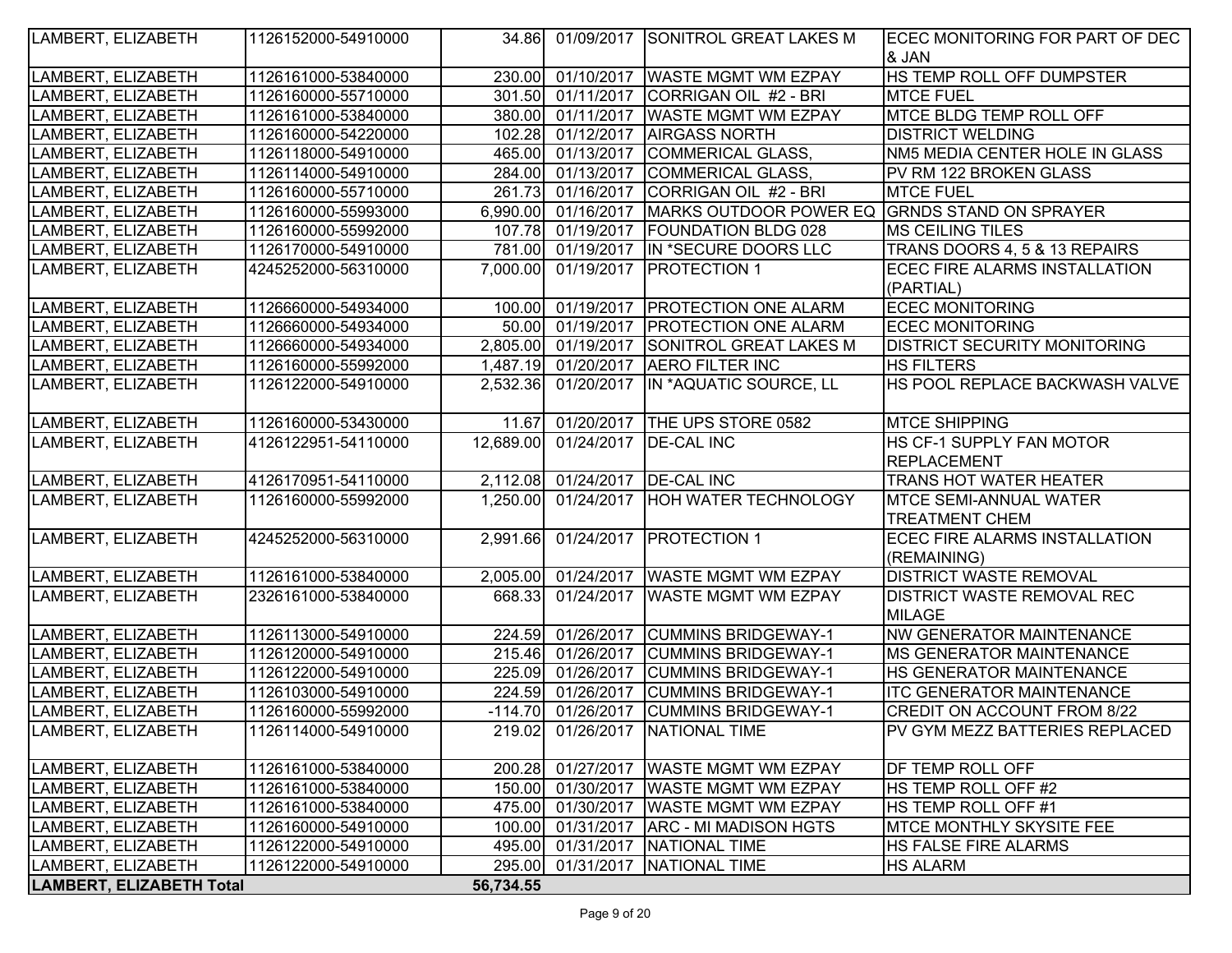| LANEY, CHRISTOPHER              | 6100020000-24316247 |          |                   | 26.44 01/17/2017 THE HOME DEPOT #2710      | <b>CLASS PROJECT SUPPLIES</b>                                                                         |
|---------------------------------|---------------------|----------|-------------------|--------------------------------------------|-------------------------------------------------------------------------------------------------------|
| <b>LANEY, CHRISTOPHER</b>       | 6100020000-24316247 |          |                   | 341.09 01/23/2017   INDUSTRIAL ARTS SUPPLY | <b>CLASS PROJECT SUPPLIES</b>                                                                         |
| LANEY, CHRISTOPHER              | 6100020000-24316247 | 57.86    |                   | 01/26/2017   THE HOME DEPOT #2737          | <b>CLASS PROJECT SUPPLIES</b>                                                                         |
| <b>LANEY, CHRISTOPHER Total</b> |                     | 425.39   |                   |                                            |                                                                                                       |
| LASH, NANCY                     | 1111114000-55110708 | 97.74    | 01/10/2017   IMSE |                                            | <b>CLASSROOM SUPPLIES / SPECIAL</b><br><b>EDUCATION</b>                                               |
| LASH, NANCY                     | 1111114000-55110708 | 48.50    |                   | 01/17/2017 ELLISON EDUCATION.COM           | THIRD GRADE CLASSROOM SUPPLIES                                                                        |
| <b>LASH, NANCY</b>              | 1124114000-55910000 |          |                   | 75.00 01/19/2017 RIZZO SERVICES            | <b>RECYCLING FOR SCHOOL</b>                                                                           |
| <b>LASH, NANCY</b>              | 6100014000-24316268 | 80.07    | 01/20/2017        | <b>DBC*BLICK ART MATERIAL</b>              | <b>ART ROOM SUPPLIES</b>                                                                              |
| LASH, NANCY                     | 1111114000-55110708 | 134.77   |                   | 01/23/2017 JOHN WILEY & SONS, INC          | <b>CULTURES OF THINKING BOOKS</b>                                                                     |
| <b>LASH, NANCY</b>              | 1111114000-55110708 |          |                   | 16.90 01/23/2017 STAPLS7169722303000001    | <b>CLASSROOM SUPPLIES</b>                                                                             |
| LASH, NANCY                     | 1124114000-55910000 |          |                   | 10.06 01/23/2017 STAPLS7169722303000003    | <b>OFFICE SUPPLIES</b>                                                                                |
| LASH, NANCY                     | 1111114000-53220000 | 145.00   | 01/26/2017        | <b>MICHIGAN ASSOCIATION F</b>              | 2017 MACUL CONFERENCE - MEGAN<br><b>BALOH</b>                                                         |
| <b>LASH, NANCY</b>              | 6100014000-24316275 |          |                   | 1,709.49 01/27/2017 FOLLETT SCHOOL SOLUTIO | <b>BOOKS FOR LIBRARY</b>                                                                              |
| <b>LASH, NANCY</b>              | 1111114000-55110708 |          |                   | 34.16 01/27/2017 STAPLS7170105250000001    | <b>CLASSROOM SUPPLIES</b>                                                                             |
| LASH, NANCY                     | 1111114000-55110708 | 7.09     | 01/30/2017        | STAPLS7169722303000002                     | <b>CLASSROOM SUPPLY</b>                                                                               |
| <b>LASH, NANCY Total</b>        |                     | 2,358.78 |                   |                                            |                                                                                                       |
| MATSON, MELISSA                 | 1722100000-53220611 | 15.00    | 01/09/2017        | OAKLAND SCHOOLS-RC INT                     | <b>OAKLAND SCHOOLS WIDA ALTERNATE</b><br><b>ACCESS ADMINISTRATION TRAINING</b><br><b>REGISTRATION</b> |
| MATSON, MELISSA                 | 1711322000-55210611 | 11.52    |                   | 01/11/2017   AMAZON MKTPLACE PMTS          | <b>INSTRUCTIONAL COACH</b><br><b>INTERVENTION TEXT FOR HIGH</b><br><b>SCHOOL</b>                      |
| <b>MATSON, MELISSA</b>          | 1722100000-55990630 |          |                   |                                            | 37.66 01/11/2017 REI*GREENWOODHEINEMANN INSTRUCTIONAL COACH BOOKS                                     |
| <b>MATSON, MELISSA</b>          | 1711322000-55210611 | 13.10    |                   | 01/12/2017   AMAZON MKTPLACE PMTS          | <b>INSTRUCTIONAL COACH</b><br><b>INTERVENTION TEXT FOR HIGH</b><br>SCHOOL                             |
| MATSON, MELISSA                 | 1711322000-55210611 | 12.75    |                   | 01/12/2017   AMAZON MKTPLACE PMTS          | <b>INSTRUCTIONAL COACH</b><br><b>INTERVENTION TEXT FOR HIGH</b><br>SCHOOL                             |
| MATSON, MELISSA                 | 1711322000-55210611 | 11.99    |                   | 01/12/2017 AMAZON MKTPLACE PMTS            | <b>INSTRUCTIONAL COACH</b><br><b>INTERVENTION TEXT FOR HIGH</b><br><b>SCHOOL</b>                      |
| <b>MATSON, MELISSA</b>          | 1711322000-55210611 |          |                   | 13.40 01/12/2017 AMAZON MKTPLACE PMTS      | <b>INSTRUCTIONAL COACH</b><br><b>IINTERVENTION TEXT FOR HIGH</b><br><b>SCHOOL</b>                     |
| MATSON, MELISSA                 | 1711322000-55210611 | 13.43    |                   | 01/13/2017   AMAZON MKTPLACE PMTS          | <b>INSTRUCTIONAL COACH</b><br><b>INTERVENTION TEXT FOR HIGH</b><br><b>SCHOOL</b>                      |
| MATSON, MELISSA                 | 1711322000-55210611 | 19.81    | 01/13/2017        | <b>AMAZON MKTPLACE PMTS</b>                | <b>INSTRUCTIONAL COACH</b><br><b>INTERVENTION TEXT FOR HIGH</b><br><b>SCHOOL</b>                      |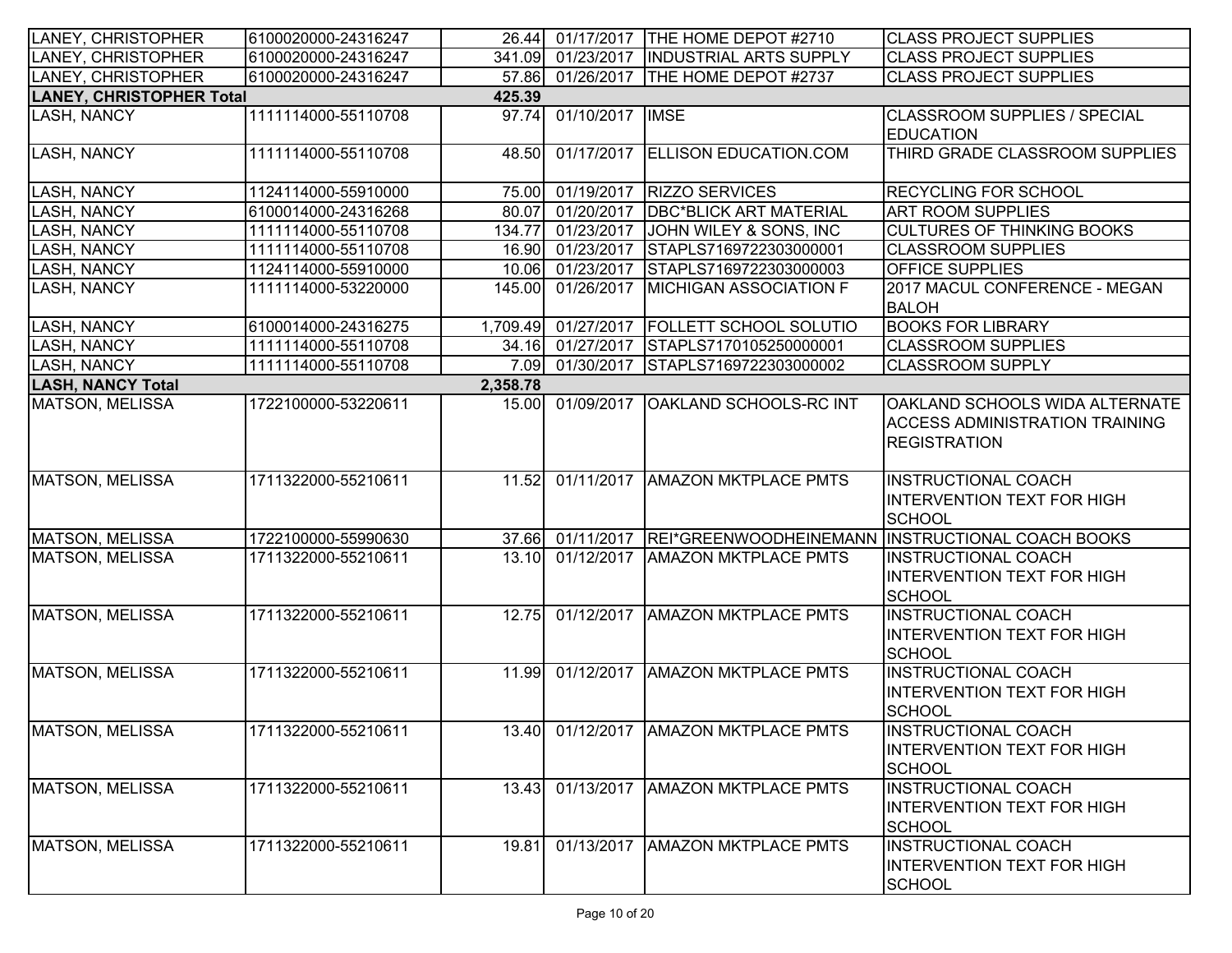| <b>MATSON, MELISSA</b> | 1722100000-53229000 | 254.40   | 01/13/2017 DELTA |                                      | DELTA AIR FARE TO/FROM CHICAGO -    |
|------------------------|---------------------|----------|------------------|--------------------------------------|-------------------------------------|
|                        |                     |          |                  |                                      | <b>CAROL DIGLIO</b>                 |
| <b>MATSON, MELISSA</b> | 1722100000-53229000 | 254.40   | 01/13/2017 DELTA |                                      | <b>DELTA AIRLINE TICKET TO/FROM</b> |
|                        |                     |          |                  |                                      | <b>CHICAGO - RJ WEBBER</b>          |
| <b>MATSON, MELISSA</b> | 1722100000-53229000 | 254.40   | 01/13/2017 DELTA |                                      | DELTA AIR FARE TO/FROM CHICAGO -    |
|                        |                     |          |                  |                                      | <b>STEVE BARR</b>                   |
| <b>MATSON, MELISSA</b> | 1722100000-57910611 | 254.40   | 01/13/2017 DELTA |                                      | DELTA AIR FARE TO/FROM CHICAGO -    |
|                        |                     |          |                  |                                      | <b>KRISTIN FRANCHI</b>              |
| <b>MATSON, MELISSA</b> | 1722100000-57910611 | 254.40   | 01/13/2017 DELTA |                                      | DELTA AIR FARE TO/FROM CHICAGO -    |
|                        |                     |          |                  |                                      | <b>MELISSA MATSON</b>               |
| MATSON, MELISSA        | 1722100000-53220611 | 25.00    | 01/16/2017       | <b>OAKLAND SCHOOLS-RC INT</b>        | OAKLAND SCHOOLS WIDA SCREENER       |
|                        |                     |          |                  |                                      | TRAINING - A. SMITH                 |
| <b>MATSON, MELISSA</b> | 1722100000-57910611 | 275.00   |                  | 01/17/2017 IN *KEVA PLANKS           | PURCHASE OF KEVA PLANKS FOR         |
|                        |                     |          |                  |                                      | OFFICE OF ACADEMICS                 |
| <b>MATSON, MELISSA</b> | 1722100000-57910611 | 308.00   | 01/19/2017 DELTA |                                      | ADDITIONAL DELTA AIR FARE TO/FROM   |
|                        |                     |          |                  |                                      | CHICAGO DUE TO CHANGE IN            |
|                        |                     |          |                  |                                      | <b>SCHEDULE - M. MATSON</b>         |
| <b>MATSON, MELISSA</b> | 1722100000-53229000 | 308.00   | 01/19/2017       | <b>DELTA</b>                         | ADDITIONAL DELTA AIR FARE TO/FROM   |
|                        |                     |          |                  |                                      | CHICAGO DUE TO CHANGE IN            |
|                        |                     |          |                  |                                      | SCHEDULE - C. DIGLIO                |
| <b>MATSON, MELISSA</b> | 1722100000-57910611 | 308.00   | 01/19/2017 DELTA |                                      | ADDITIONAL DELTA AIR FARE TO/FROM   |
|                        |                     |          |                  |                                      | CHICAGO DUE TO CHANGE IN            |
|                        |                     |          |                  |                                      | <b>SCHEDULE - K. FRANCHI</b>        |
| <b>MATSON, MELISSA</b> | 1722100000-53229000 | 308.00   | 01/19/2017 DELTA |                                      | ADDITIONAL DELTA AIR FARE TO/FROM   |
|                        |                     |          |                  |                                      | CHICAGO DUE TO CHANGE IN            |
|                        |                     |          |                  |                                      | <b>SCHEDULE - S. BARR</b>           |
| <b>MATSON, MELISSA</b> | 1722100000-53229000 | 308.00   | 01/19/2017 DELTA |                                      | ADDITIONAL DELTA AIR FARE TO/FROM   |
|                        |                     |          |                  |                                      | CHICAGO DUE TO CHANGE IN            |
|                        |                     |          |                  |                                      | <b>SCHEDULE - RJ WEBBER</b>         |
| <b>MATSON, MELISSA</b> | 1711322000-55110611 | 1,169.10 |                  | 01/19/2017 ROBERT BOSCH TOOL CORP    | PURCHASE OF 3D PRINTER FOR NOVI     |
|                        |                     |          |                  |                                      | <b>HIGH SCHOOL USE</b>              |
| <b>MATSON, MELISSA</b> | 1722100000-57910611 | 127.29   |                  | 01/23/2017 AMAZON.COM                | <b>BOOKS FOR NEW TEACHERS</b>       |
| <b>MATSON, MELISSA</b> | 1637100776-54910748 | 20.00    | 01/23/2017       | <b>OAKLAND SCHOOLS-RC INT</b>        | OAKLAND SCHOOLS ESSA                |
|                        |                     |          |                  |                                      | <b>REGISTRATION - A. SMITH</b>      |
| <b>MATSON, MELISSA</b> | 1637100776-54910748 | 20.00    | 01/23/2017       | OAKLAND SCHOOLS-RC INT               | OAKLAND SCHOOLS ESSA                |
|                        |                     |          |                  |                                      | <b>REGISTRATION - D. LEWIS</b>      |
| <b>MATSON, MELISSA</b> | 1711322000-54910651 |          |                  | 325.00 01/25/2017 MICHIGAN VIRTUAL U | <b>REGISTRATION FOR MVU COURSE</b>  |
| <b>MATSON, MELISSA</b> | 1711322000-54910651 | 325.00   |                  | 01/25/2017   MICHIGAN VIRTUAL U      | REGISTRATION FOR MVU COURSE         |
| <b>MATSON, MELISSA</b> | 1711322000-54910651 | 650.00   | 01/26/2017       | <b>MICHIGAN VIRTUAL U</b>            | REGISTRATION FOR (2) MVU COURSES    |
| <b>MATSON, MELISSA</b> | 1711322000-54910651 | 325.00   | 01/26/2017       | <b>MICHIGAN VIRTUAL U</b>            | REGISTRATION FOR MVU COURSE         |
| <b>MATSON, MELISSA</b> | 1711322000-54910651 | 325.00   | 01/26/2017       | <b>MICHIGAN VIRTUAL U</b>            | REGISTRATION FOR MVU COURSE         |
| <b>MATSON, MELISSA</b> | 1711322000-54910651 | 399.00   | 01/26/2017       | <b>MICHIGAN VIRTUAL U</b>            | REGISTRATION FOR AP MVU COURSE      |
| MATSON, MELISSA        | 1711322000-54910651 | 325.00   |                  | 01/26/2017   MICHIGAN VIRTUAL U      | <b>REGISTRATION FOR MVU COURSE</b>  |
|                        |                     |          |                  |                                      |                                     |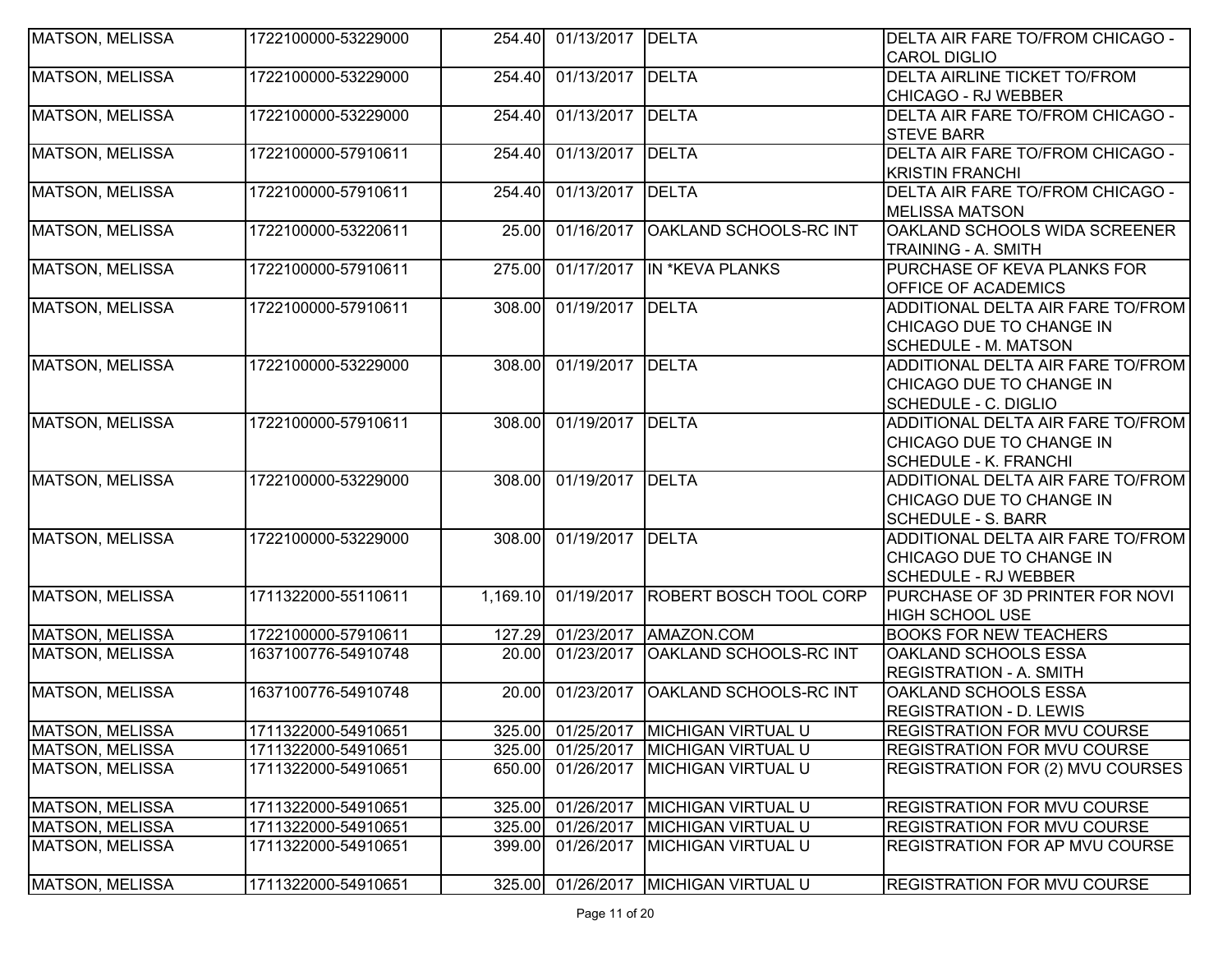| MATSON, MELISSA        | 1711322000-54910651 |          |            | 325.00 01/26/2017 MICHIGAN VIRTUAL U | <b>REGISTRATION FOR MVU COURSE</b>      |
|------------------------|---------------------|----------|------------|--------------------------------------|-----------------------------------------|
| <b>MATSON, MELISSA</b> | 1711322000-54910651 | 325.00   | 01/26/2017 | <b>MICHIGAN VIRTUAL U</b>            | <b>REGISTRATION FOR MVU COURSE</b>      |
| <b>MATSON, MELISSA</b> | 1722100000-57910611 | 80.00    |            | 01/26/2017   THE FLOWER ALLEY        | <b>PURCHASE OF FLOWERS FOR OFFICE</b>   |
|                        |                     |          |            |                                      | OF ACADEMIC STAFF MEMBER                |
|                        |                     |          |            |                                      |                                         |
| MATSON, MELISSA        | 1612500686-55110000 | 2,019.30 |            | 01/26/2017 THINKING MAPS INC         | CRITICAL THINKING MAPS ORDER -          |
|                        |                     |          |            |                                      | <b>TITLE III</b>                        |
| MATSON, MELISSA        | 1637100776-54910748 | 245.00   |            | 01/27/2017  INSTITUTE FOR EDUCATIO   | <b>REGISTRATION FOR INSTITUTE FOR</b>   |
|                        |                     |          |            |                                      | EDUCATIONAL DEVELOPMENT                 |
|                        |                     |          |            |                                      | <b>WORKSHOP - CECILIA HERNANDEZ-</b>    |
|                        |                     |          |            |                                      | <b>WINCHELL (DETROIT CATHOLIC</b>       |
|                        |                     |          |            |                                      | CENTRAL HIGH SCHOOL)                    |
| MATSON, MELISSA        | 1612500686-53450000 | 779.36   |            | 01/27/2017 LEARNING A-Z, LLC         | TITLE III SOFTWARE PURCHASE -           |
|                        |                     |          |            |                                      | WRITING A-Z AND VOCABULARY A-Z          |
| MATSON, MELISSA        | 1637100776-54910748 | 225.00   |            | 01/27/2017   NATL CATHOLIC EDUCATIO  | <b>REGISTRATION FOR NATIONAL</b>        |
|                        |                     |          |            |                                      | <b>CATHOLIC EDUCATIONAL</b>             |
|                        |                     |          |            |                                      | ASSOCIATION CONVENTION AND EXPO         |
|                        |                     |          |            |                                      | - FATHER DENNIS NOELKE (DETROIT         |
|                        |                     |          |            |                                      | CATHOLIC CENTRAL HIGH SCHOOL)           |
|                        |                     |          |            |                                      |                                         |
| <b>MATSON, MELISSA</b> | 1711322000-54910651 | 650.00   | 01/30/2017 | <b>MICHIGAN VIRTUAL U</b>            | <b>REGISTRATION FOR (2) MVU COURSES</b> |
|                        |                     |          |            |                                      |                                         |
| MATSON, MELISSA        | 1711322000-54910651 | 325.00   |            | 01/30/2017 MICHIGAN VIRTUAL U        | <b>REGISTRATION FOR MVU COURSE</b>      |
| MATSON, MELISSA        | 1711322000-54910651 | 325.00   | 01/30/2017 | <b>MICHIGAN VIRTUAL U</b>            | <b>REGISTRATION FOR MVU COURSE</b>      |
| MATSON, MELISSA        | 1711322000-54910651 | 325.00   | 01/30/2017 | <b>MICHIGAN VIRTUAL U</b>            | <b>REGISTRATION FOR MVU COURSE</b>      |
| MATSON, MELISSA        | 1711322000-54910651 | 325.00   | 01/30/2017 | <b>MICHIGAN VIRTUAL U</b>            | <b>REGISTRATION FOR MVU COURSE</b>      |
| MATSON, MELISSA        | 1711322000-54910651 | 650.00   | 01/30/2017 | <b>MICHIGAN VIRTUAL U</b>            | <b>REGISTRATION FOR (2) MVU COURSES</b> |
|                        |                     |          |            |                                      |                                         |
| <b>MATSON, MELISSA</b> | 1711322000-54910651 | 325.00   | 01/30/2017 | <b>MICHIGAN VIRTUAL U</b>            | <b>REGISTRATION FOR MVU COURSE</b>      |
| <b>MATSON, MELISSA</b> | 1711322000-54910651 | 325.00   | 01/30/2017 | <b>MICHIGAN VIRTUAL U</b>            | <b>REGISTRATION FOR MVU COURSE</b>      |
| <b>MATSON, MELISSA</b> | 1711322000-54910651 | 325.00   |            | 01/30/2017 MICHIGAN VIRTUAL U        | <b>REGISTRATION FOR MVU COURSE</b>      |
| MATSON, MELISSA        | 1711322000-54910651 | 650.00   | 01/30/2017 | <b>MICHIGAN VIRTUAL U</b>            | <b>REGISTRATION FOR 2 MVU COURSES</b>   |
| MATSON, MELISSA        | 1711322000-54910651 | 399.00   | 01/30/2017 | <b>MICHIGAN VIRTUAL U</b>            | <b>REGISTRATION FOR AP MVU COURSE</b>   |
|                        |                     |          |            |                                      |                                         |
| MATSON, MELISSA        | 1711322000-54910651 | 325.00   |            | 01/30/2017   MICHIGAN VIRTUAL U      | <b>REGISTRATION FOR MVU COURSE</b>      |
| <b>MATSON, MELISSA</b> | 1711322000-54910651 | 325.00   |            | 01/30/2017   MICHIGAN VIRTUAL U      | <b>REGISTRATION FOR MVU COURSE</b>      |
| MATSON, MELISSA        | 1711322000-54910651 |          |            | 325.00 01/30/2017 MICHIGAN VIRTUAL U | <b>REGISTRATION FOR MVU COURSE</b>      |
| MATSON, MELISSA        | 6100018000-24316275 | 2,446.16 | 01/30/2017 | <b>ROBERT BOSCH TOOL CORP</b>        | PURCHASE OF TWO 3D PRINTERS FOR         |
|                        |                     |          |            |                                      | <b>NOVI MEADOWS</b>                     |
| MATSON, MELISSA        | 1711322000-54910651 | 325.00   |            | 01/31/2017   MICHIGAN VIRTUAL U      | <b>REGISTRATION FOR MVU COURSE</b>      |
| MATSON, MELISSA        | 1711322000-54910651 | 650.00   | 01/31/2017 | <b>MICHIGAN VIRTUAL U</b>            | <b>REGISTRATION FOR (2) MVU COURSES</b> |
|                        |                     |          |            |                                      |                                         |
| MATSON, MELISSA        | 1711322000-54910651 | 650.00   | 01/31/2017 | MICHIGAN VIRTUAL U                   | <b>REGISTRATION FOR (2) MVU COURSES</b> |
|                        |                     |          |            |                                      |                                         |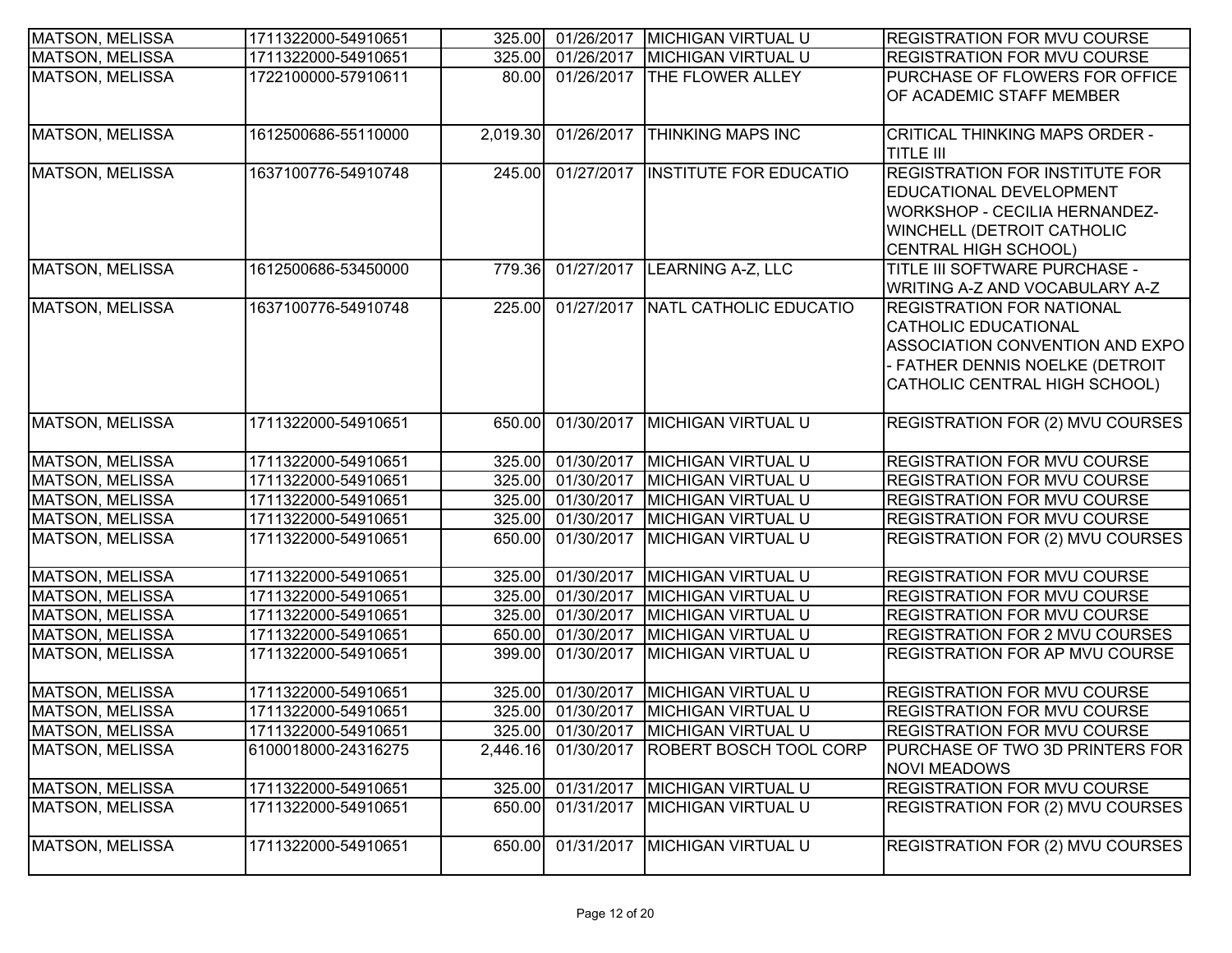| <b>MATSON, MELISSA</b>          | 1711322000-54910651 | 724.00    |                    | 01/31/2017   MICHIGAN VIRTUAL U         | REGISTRATION FOR (2) MVU COURSES                                  |
|---------------------------------|---------------------|-----------|--------------------|-----------------------------------------|-------------------------------------------------------------------|
|                                 |                     |           |                    |                                         |                                                                   |
| MATSON, MELISSA                 | 1711322000-54910651 | 650.00    |                    | 01/31/2017   MICHIGAN VIRTUAL U         | <b>REGISTRATION FOR (2) MVU COURSES</b>                           |
| MATSON, MELISSA                 | 1711322000-54910651 | 325.00    | 01/31/2017         | <b>MICHIGAN VIRTUAL U</b>               | <b>REGISTRATION FOR MVU COURSE</b>                                |
| <b>MATSON, MELISSA</b>          | 1711322000-54910651 | 325.00    | 01/31/2017         | <b>MICHIGAN VIRTUAL U</b>               | <b>REGISTRATION FOR MVU COURSE</b>                                |
| MATSON, MELISSA                 | 1711322000-54910651 |           | 325.00 01/31/2017  | <b>MICHIGAN VIRTUAL U</b>               | REGISTRATION FOR MVU COURSE                                       |
| <b>MATSON, MELISSA</b>          | 1711322000-54910651 | 325.00    | 01/31/2017         | <b>MICHIGAN VIRTUAL U</b>               | REGISTRATION FOR MVU COURSE                                       |
| MATSON, MELISSA                 | 1711322000-54910651 | 325.00    | 01/31/2017         | MICHIGAN VIRTUAL U                      | REGISTRATION FOR MVU COURSE                                       |
| MATSON, MELISSA                 | 1711322000-54910651 | 325.00    |                    | 01/31/2017   MICHIGAN VIRTUAL U         | REGISTRATION FOR MVU COURSE                                       |
| MATSON, MELISSA                 | 1711322000-54910651 |           |                    | 325.00 01/31/2017 MICHIGAN VIRTUAL U    | <b>REGISTRATION FOR MVU COURSE</b>                                |
| <b>MATSON, MELISSA</b>          | 1711322000-54910651 | 325.00    | 01/31/2017         | MICHIGAN VIRTUAL U                      | REGISTRATION FOR MVU COURSE                                       |
| <b>MATSON, MELISSA Total</b>    |                     | 24,913.87 |                    |                                         |                                                                   |
| MATTHEWS, STEVEN                | 1123200000-53220000 | 552.11    |                    | 01/30/2017 AMWAY GRAND PLAZA HOTE       | MASA CONFERENCE, GRAND RAPIDS,<br>STEVE MATTHEWS, JAN 24-27, 2017 |
| <b>MATTHEWS, STEVEN Total</b>   |                     | 552.11    |                    |                                         |                                                                   |
| MCDOUGALL, BARBARA              | 6100061000-24316104 | 23.73     | 01/09/2017         | KMART 4481                              | HAND SANITIZER AND BOWLS FOR THE<br><b>OFFICE</b>                 |
| MCDOUGALL, BARBARA              | 1429300000-55910000 | 42.38     | 01/09/2017 STAPLES | 00103721                                | CALCULATOR & ROLLS FOR OFFICE                                     |
| MCDOUGALL, BARBARA              | 1429300000-57910000 | 71.00     | 01/10/2017         | HYT*HY-TEK 2126398                      | TM UPGRADE TO VERSION 80                                          |
| MCDOUGALL, BARBARA              | 1429300000-55999000 | 205.00    |                    | 01/12/2017 ESCO PROMOTIONS              | NAME PLATES FOR TROPHIES                                          |
| MCDOUGALL, BARBARA              | 6100061000-24316104 | 10.32     | 01/16/2017         | CVS/PHARMACY #08262                     | <b>WATER FOR OFFICE</b>                                           |
| MCDOUGALL, BARBARA              | 6100061000-24316104 | 157.81    | 01/16/2017         | <b>THE HOME DEPOT #2737</b>             | <b>STORAGE SHELVES</b>                                            |
| MCDOUGALL, BARBARA              | 6100061000-24316128 | 647.41    | 01/25/2017         | <b>PETERS TRUE VALUE HRDW</b>           | <b>BACK PACK BLOWER - SKI</b>                                     |
| MCDOUGALL, BARBARA              | 1429300000-55990000 | 82.77     | 01/25/2017 TARGET  | 00014654                                | <b>TRAINING ROOM SUPPLIES</b>                                     |
| MCDOUGALL, BARBARA              | 6100061000-24316104 | 102.77    | 01/26/2017         | <b>HOLIDAY INNS</b>                     | ROOM FOR HOCKEY FINALS - 1 NIGHT                                  |
|                                 |                     |           |                    |                                         | (SECOND NIGHT WAS ADDED)                                          |
| MCDOUGALL, BARBARA              | 1429300000-55910000 | 237.65    | 01/30/2017         | OFFICEMAX/OFFICEDEPOT6                  | OFFICE SUPPLIES                                                   |
| <b>MCDOUGALL, BARBARA Total</b> |                     | 1,580.84  |                    |                                         |                                                                   |
| MILLER, HELEN                   | 1128300000-53220000 | 94.00     |                    | 01/16/2017 THE HOME DEPOT #2737         | JOB FAIR MATERIALS CASE                                           |
| MILLER, HELEN                   | 1128300000-55990000 | 332.98    | 01/19/2017         | NATIONAL PEN CO LLC                     | <b>NOVI MUGS FOR NEW STAFF</b>                                    |
|                                 |                     |           |                    |                                         | <b>ORIENTATION GIFTS</b>                                          |
| MILLER, HELEN                   | 1128300000-55610000 | 20.24     | 01/23/2017         | SAMS CLUB #6657                         | <b>AC/HR MEETING REFRESHMENTS</b>                                 |
| MILLER, HELEN                   | 1128300000-55610000 | 6.97      | 01/25/2017         | <b>PARTY CITY</b>                       | <b>AC/HUMANEX MEETING SUPPLIES</b>                                |
| MILLER, HELEN                   | 1128300000-55610000 |           | 14.98 01/25/2017   | SAMSCLUB #6657                          | <b>AC/HUMANEX MEETING</b><br> REFRESHMENTS                        |
| MILLER, HELEN                   | 1128300000-55990000 | 262.74    |                    | 01/27/2017 STATEFEDERALPOSTER           | NEW MINIMUM WAGE HR POSTERS                                       |
| MILLER, HELEN                   | 6100001000-24316770 | 45.00     |                    | 01/27/2017  TLF VANESSAS FLOWERS        | <b>GET WELL FLOWERS/JODY MALBON</b>                               |
| MILLER, HELEN                   | 1128300000-55610000 | 173.00    |                    | 01/31/2017   PANERA BREAD #608009       | HUMANEX LUNCH 1/30/17                                             |
| <b>MILLER, HELEN Total</b>      |                     | 949.91    |                    |                                         |                                                                   |
| <b>NESMITH, RUSSELL</b>         | 1126160000-54220000 | 67.20     | 01/02/2017         | <b>CHET'S RENT ALL - NOVI</b>           | LIFT MOVE FROM DF TO PV                                           |
| NESMITH, RUSSELL                | 1126160000-55992000 |           |                    | 40.33 01/09/2017 THE HOME DEPOT #2737   | <b>MS KITCHEN</b>                                                 |
| <b>NESMITH, RUSSELL</b>         | 1126160000-55992000 |           |                    | 24.00 01/13/2017 BILL & RODS APPLIANCE  | HS HOME EC ROOM                                                   |
| <b>NESMITH, RUSSELL</b>         | 1126160000-54220000 |           |                    | 67.20 01/13/2017 CHET'S RENT ALL - NOVI | LIVT MOVE FROM PV TO MS                                           |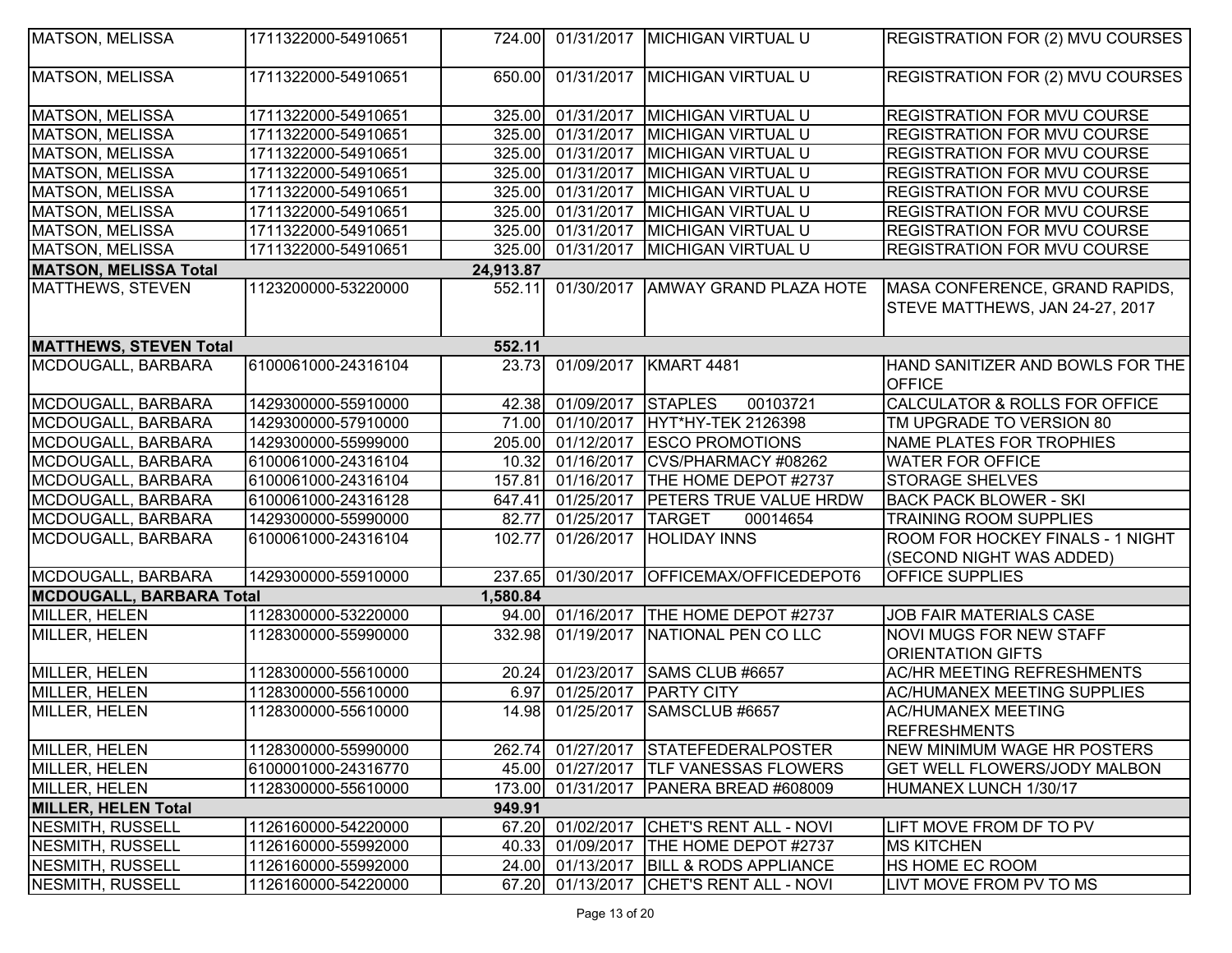| NESMITH, RUSSELL               | 1126160000-55992000                        |                 |                          | 25.98 01/13/2017 THE HOME DEPOT #2737            | <b>HS HOME EC DRYER</b>                              |
|--------------------------------|--------------------------------------------|-----------------|--------------------------|--------------------------------------------------|------------------------------------------------------|
| <b>NESMITH, RUSSELL</b>        | 1126160000-54220000                        | 188.75          |                          | 01/16/2017   PENSKE TRK LSG 059110               | <b>MTCE TRUCK RENTAL</b>                             |
| NESMITH, RUSSELL               | 1126160000-55992000                        |                 |                          | 8.02 01/19/2017 WW GRAINGER                      | <b>MTCE PLUMBING STOCK</b>                           |
| NESMITH, RUSSELL               | 1126160000-55730000                        | 212.90          | 01/20/2017               | BELLE TIRE 017                                   | <b>MTCE TRAILER TIRES</b>                            |
| NESMITH, RUSSELL               | 1126160000-55730000                        | $-212.90$       | 01/20/2017               | BELLE TIRE 017                                   | MTCE TRAILER TIRES REFUND (TAXED                     |
|                                |                                            |                 |                          |                                                  | IN ERROR)                                            |
| NESMITH, RUSSELL               | 1126160000-55730000                        | 201.98          |                          | 01/20/2017   BELLE TIRE 017                      | <b>MTCE TRAILER TIRES</b>                            |
| NESMITH, RUSSELL               | 1126160000-55992000                        | 289.34          | 01/20/2017               | <b>BEST PLUMBING SPECIALT</b>                    | <b>MTCE PLUMBING STOCK</b>                           |
| NESMITH, RUSSELL               | 1126160000-55992000                        | 45.90           | 01/20/2017               | <b>BEST PLUMBING SPECIALT</b>                    | HS CAFETERIA FLOOR SINK                              |
| NESMITH, RUSSELL               | 1126160000-55992000                        | 68.97           | 01/23/2017               | <b>RYAN BUILDING MATERIAL</b>                    | TRANS BREAK ROOM CEILING TILES                       |
| NESMITH, RUSSELL               | 1126160000-54220000                        |                 | 67.20 01/25/2017         | <b>CHET'S RENT ALL - NOVI</b>                    | <b>MTCE TRAILER RENTAL</b>                           |
| NESMITH, RUSSELL               | 1126160000-55992000                        |                 | 42.36 01/30/2017         | <b>BEST PLUMBING SPECIALT</b>                    | PV DRINKING FAUCETS                                  |
| <b>NESMITH, RUSSELL Total</b>  |                                            | 1,137.23        |                          |                                                  |                                                      |
| NEWMAN, MARK                   | 1126160000-55992000                        | 84.05           | 01/06/2017               | <b>AMAZON MKTPLACE PMTS</b>                      | HS ATHLETICS MOP PADS                                |
| NEWMAN, MARK                   | 1126160000-55992000                        |                 |                          | 50.69 01/06/2017 AMAZON.COM                      | HS ATHLETICS MOP & HANDLE                            |
| NEWMAN, MARK                   | 1126160000-55992000                        | 232.97          | 01/10/2017               | <b>AMAZON MKTPLACE PMTS</b>                      | HS ATHLETICS MOPS, HANDLES &                         |
|                                |                                            |                 |                          |                                                  | <b>PADS</b>                                          |
| NEWMAN, MARK                   | 1126160000-55992000                        |                 |                          | 21.06 01/11/2017 AMAZON.COM                      | HS ATHLETICS SPRAYER                                 |
| NEWMAN, MARK                   | 1126160000-53220000                        | 293.97          | 01/12/2017               | <b>AMAZON MKTPLACE PMTS</b>                      | HS ATHLETICS MAT CLEANERS                            |
| NEWMAN, MARK                   | 1126160000-55992000                        | 50.69           | 01/16/2017               | AMAZON.COM                                       | HS ATHLETICS MOP & HANDLE                            |
| NEWMAN, MARK                   | 1126103000-54910000                        | 2,920.00        | 01/19/2017               | <b>IDTS CONTRACTING</b>                          | ITC RMS 109 & 111 PAINTING                           |
| NEWMAN, MARK                   | 1126160000-55992000                        | 56.15           | 01/23/2017               | USPS.COM CLICKNSHIP                              | NATC RETURN OF STRIPS FOR STEPS                      |
|                                |                                            |                 |                          |                                                  |                                                      |
|                                |                                            |                 |                          |                                                  |                                                      |
| <b>NEWMAN, MARK Total</b>      |                                            | 3,709.58        |                          |                                                  |                                                      |
| <b>NOWICKI, MATTHEW</b>        | 1127170000-57910000                        | 12.45           | 01/20/2017               | <b>THE HOME DEPOT #2737</b>                      | <b>PADLOCK</b>                                       |
| <b>NOWICKI, MATTHEW</b>        | 1127170000-55730000                        | 9.00            | 01/25/2017               | NAPA PARTS M-2                                   | <b>PRTS</b>                                          |
| <b>NOWICKI, MATTHEW</b>        | 1127170000-55730000                        | 56.00           | $\sqrt{01/26/2017}$      | <b>NAPA PARTS M-2</b>                            | <b>PARTS</b>                                         |
| NOWICKI, MATTHEW               | 1127170000-57910000                        | 34.88           | 01/27/2017               | <b>THE HOME DEPOT #2737</b>                      | <b>WRENCH</b>                                        |
| <b>NOWICKI, MATTHEW Total</b>  |                                            | 112.33          |                          |                                                  |                                                      |
| OCONNOR, GAIL                  | 1311800000-55110551                        |                 |                          | 149.60 01/11/2017 STAPLS7168770965000001         | <b>TEACHING SUPPLIES</b>                             |
| OCONNOR, GAIL                  | 1311800000-55110551                        | 185.65          |                          | 01/11/2017 STAPLS7168770965000002                | <b>TEACHING SUPPLIES</b>                             |
| OCONNOR, GAIL                  | 1311800000-55110551                        | 30.00           |                          | 01/11/2017 STAPLS7168798755000001                | <b>TEACHING SUPPLIES</b>                             |
| <b>OCONNOR, GAIL</b>           | 1311800000-55110551                        | 39.28           | 01/12/2017               | STAPLS7168770965000004                           | <b>TEACHING SUPPLIES</b>                             |
| <b>OCONNOR, GAIL</b>           | 1311800000-55110551                        | 107.04          | 01/13/2017               | STAPLS7169225154000001                           | <b>TEACHING SUPPLIES</b>                             |
| <b>OCONNOR, GAIL</b>           | 1311800000-55110551                        | 75.20           | 01/13/2017               | STAPLS7169235756000001                           | <b>TEACHING SUPPLIES</b>                             |
| OCONNOR, GAIL                  | 1311800000-55110551                        |                 | 6.80 01/13/2017          | STAPLS7169235756000002                           | <b>TEACHING SUPPLIES</b>                             |
| OCONNOR, GAIL                  | 1311800000-55110551                        |                 |                          | 53.52 01/16/2017 STAPLS7168770965000003          | <b>TEACHING SUPPLIES</b>                             |
| <b>OCONNOR, GAIL</b>           | 6100041000-24316355                        |                 |                          | 14.49 01/16/2017 STAPLS7169225154000003          | <b>TEACHING SUPPLIES</b>                             |
| OCONNOR, GAIL                  | 1311800000-55110551                        |                 |                          | 34.06 01/20/2017 MEIJER INC #122 Q01             | <b>TEACHING SUPPLIES</b>                             |
| <b>OCONNOR, GAIL</b>           | 1311800000-55110551                        |                 |                          | 2.59 01/23/2017 STAPLS7169225154000002           | <b>TEACHING SUPPLIES</b>                             |
| OCONNOR, GAIL                  | 1335100000-55110553                        | 127.44          | 01/23/2017               | STAPLS7169838456000001                           | <b>TEACHING SUPPLIES</b>                             |
| <b>OCONNOR, GAIL</b>           | 1311800000-55110551                        | 156.19          | 01/27/2017               | STAPLS7170060890000001                           | <b>TEACHING SUPPLIES</b>                             |
| OCONNOR, GAIL                  | 1311800000-55110551                        | 1.45            | 01/27/2017               | STAPLS7170060890000002                           | <b>TEACHING SUPPLIES</b>                             |
| OCONNOR, GAIL<br>OCONNOR, GAIL | 1311800000-55110551<br>1311800000-55110551 | 122.82<br>50.64 | 01/27/2017<br>01/27/2017 | STAPLS7170062188000001<br>STAPLS7170073369000001 | <b>TEACHING SUPPLIES</b><br><b>TEACHING SUPPLIES</b> |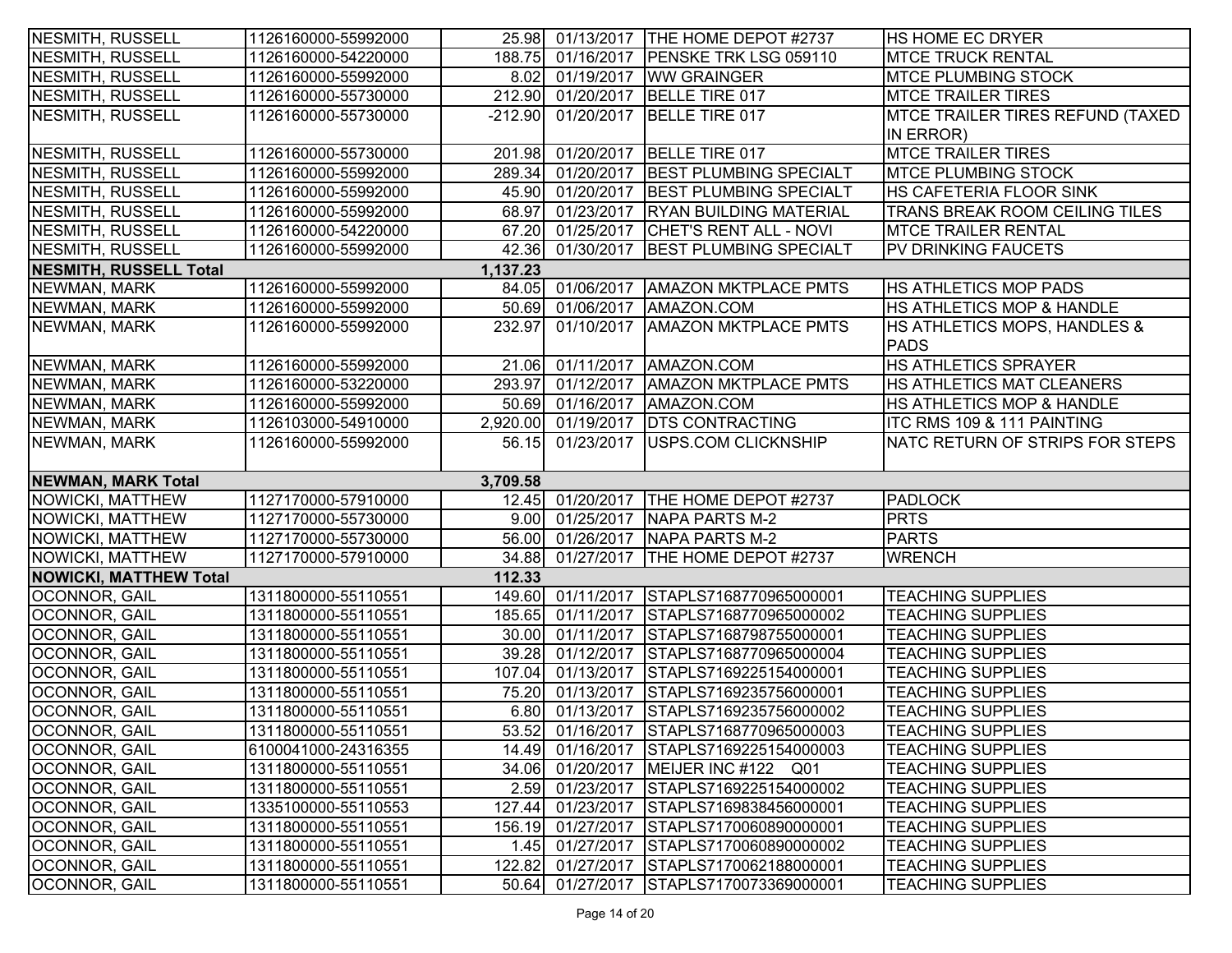| OCONNOR, GAIL                 | 1311800000-55110551 | 118.39   |            | 01/30/2017 STAPLS7170191444000001   | <b>TEACHING SUPPLIES</b>                                         |
|-------------------------------|---------------------|----------|------------|-------------------------------------|------------------------------------------------------------------|
| OCONNOR, GAIL                 | 1311800000-55110551 | 4.06     |            | 01/30/2017 STAPLS7170191444000002   | <b>TEACHING SUPPLIES</b>                                         |
| <b>OCONNOR, GAIL Total</b>    |                     | 1,279.22 |            |                                     |                                                                  |
| PATEL, SHAILEE                | 1222600000-57410000 | $-80.00$ |            | 01/19/2017   PAYPAL *MAASE          | <b>DUPLICATE PMT OF DUES</b>                                     |
| <b>PATEL, SHAILEE Total</b>   |                     | $-80.00$ |            |                                     |                                                                  |
| <b>QUITIQUIT, PAMELA</b>      | 1111112000-55110708 | 150.00   |            | 01/16/2017   OAKLAND SCHOOLS-RC INT | <b>EMBEDDING FORMATIVE ASSESSMENT</b>                            |
|                               |                     |          |            |                                     | AT OAKLAND SCHOOLS FOR P.                                        |
|                               |                     |          |            |                                     | QUITIQUIT, E. LAPORTE, AND L. MILLER                             |
| QUITIQUIT, PAMELA             | 1111112000-55110708 | 150.00   | 01/16/2017 | <b>OAKLAND SCHOOLS-RC INT</b>       | OVERCHARGED \$75.00. CALLED                                      |
|                               |                     |          |            |                                     | OAKLAND SCHOOLS FOR A CREDIT                                     |
| <b>QUITIQUIT, PAMELA</b>      | 6100012000-24316271 | 75.54    | 01/30/2017 | <b>THE FLOWER ALLEY</b>             | <b>FLOWERS FOR A STAFF MEMBER'S</b>                              |
|                               |                     |          |            |                                     | <b>BIRTHDAY</b>                                                  |
| QUITIQUIT, PAMELA Total       |                     | 375.54   |            |                                     |                                                                  |
| <b>REICHLEY, CARRIE</b>       | 1111118000-55110799 | 64.95    | 01/12/2017 | <b>AMAZON MKTPLACE PMTS</b>         | <b>BROWN TAPE</b>                                                |
| <b>REICHLEY, CARRIE</b>       | 1111118000-55110799 | 100.00   | 01/13/2017 | STAPLS7169078575000001              | FILLER PAPER & WITE-OUT                                          |
| <b>REICHLEY, CARRIE</b>       | 1111118000-55110799 | 43.80    | 01/16/2017 | STAPLS7169348448000001              | <b>LABELS</b>                                                    |
| <b>REICHLEY, CARRIE</b>       | 6100018000-24316216 | $-32.95$ | 01/19/2017 | JOANN STORES*JOANN.COM              | <b>REFUND FOR 5 YARDS OF MATERIAL</b><br><b>RETURNED</b>         |
| <b>REICHLEY, CARRIE</b>       | 1111118000-55110708 | 122.81   | 01/20/2017 | <b>SSI*SCHOOL SPECIALTY</b>         | <b>CLASSROOM SUPPLIES-COURTNEY</b><br><b>KIDON</b>               |
| <b>REICHLEY, CARRIE</b>       | 1111118000-55110702 | 315.93   | 01/25/2017 | <b>DBC*BLICK ART MATERIAL</b>       | <b>ART SUPPLIES</b>                                              |
| <b>REICHLEY, CARRIE</b>       | 6100018000-24316212 | 100.00   |            | 01/25/2017   FESTIVALS OF MUSIC     | DEPOSIT FOR A. LENGERICH FOR BUS                                 |
|                               |                     |          |            |                                     | TRANSPORTATION TO CEDAR POINT                                    |
| <b>REICHLEY, CARRIE</b>       | 1111118000-55110799 | 167.80   | 01/26/2017 | STAPLS7170013684000001              | DYMO LABELWRITER FOR 6TH GRADE<br><b>OFFICE: OFFICE SUPPLIES</b> |
| <b>REICHLEY, CARRIE</b>       | 1111118000-55110727 | 89.82    | 01/27/2017 | <b>PHYSICAL EDUCATION EQU</b>       | PHYSICAL EDUCATION SUPPLIES-B.                                   |
|                               |                     |          |            |                                     | <b>FELCHER</b>                                                   |
| <b>REICHLEY, CARRIE</b>       | 1111118000-55110799 | $-1.75$  |            | 01/27/2017 STAPLS7170013684002001   | <b>CREDIT FOR HEAVY DUTY STAPLES -</b>                           |
|                               |                     |          |            |                                     | DID NOT RECEIVE IN ORIGINAL                                      |
|                               |                     |          |            |                                     | <b>SHIPMENT</b>                                                  |
| <b>REICHLEY, CARRIE</b>       | 1111118000-55110799 | 1.75     | 01/30/2017 | STAPLS7170013684003001              | <b>CHARGE FOR HEAVY DUTY STAPLES;</b><br><b>NEW SHIPMENT</b>     |
| <b>REICHLEY, CARRIE</b>       | 1111118000-55110799 | 91.85    |            | 01/30/2017 STAPLS7170230093000001   | OFFICE SUPPLIES                                                  |
| <b>REICHLEY, CARRIE</b>       | 6100018000-24316212 | 871.98   |            | 01/31/2017 J W PEPPER AND SON INC   | CHOIR SUPPLIES-A. LENGERICH                                      |
| REICHLEY, CARRIE              | 1111118000-55110799 | 27.72    |            | 01/31/2017 SSI*SCHOOL SPECIALTY     | <b>DRAWING PAPER</b>                                             |
| <b>REICHLEY, CARRIE Total</b> |                     | 1,963.71 |            |                                     |                                                                  |
| RODRIGUEZ, SANDRA             | 1111113000-55110708 | 263.34   | 01/11/2017 | LAKESHORE LEARNING MAT              | MELISSA KELLY - KINDERGARTEN -<br><b>CLASS ROOM SUPPLIES -</b>   |
| RODRIGUEZ, SANDRA             | 1111113000-55110708 | 202.50   | 01/16/2017 | <b>SSI*SCHOOL SPECIALTY</b>         | <b>OFFICE SCISSORS - INK CARTRIDGE</b>                           |
|                               |                     |          |            |                                     | FOR PE AND MUSIC ROOM PRINTER                                    |
| RODRIGUEZ, SANDRA             | 1111113000-55110708 | 147.10   | 01/30/2017 | SCHOLASTIC INC. KEY 6               | <b>BOOKS ORDERED FOR STAFF - DAVID</b>                           |
|                               |                     |          |            |                                     | <b>ASCHER - NANCY BAIN - BOOK STUDY</b>                          |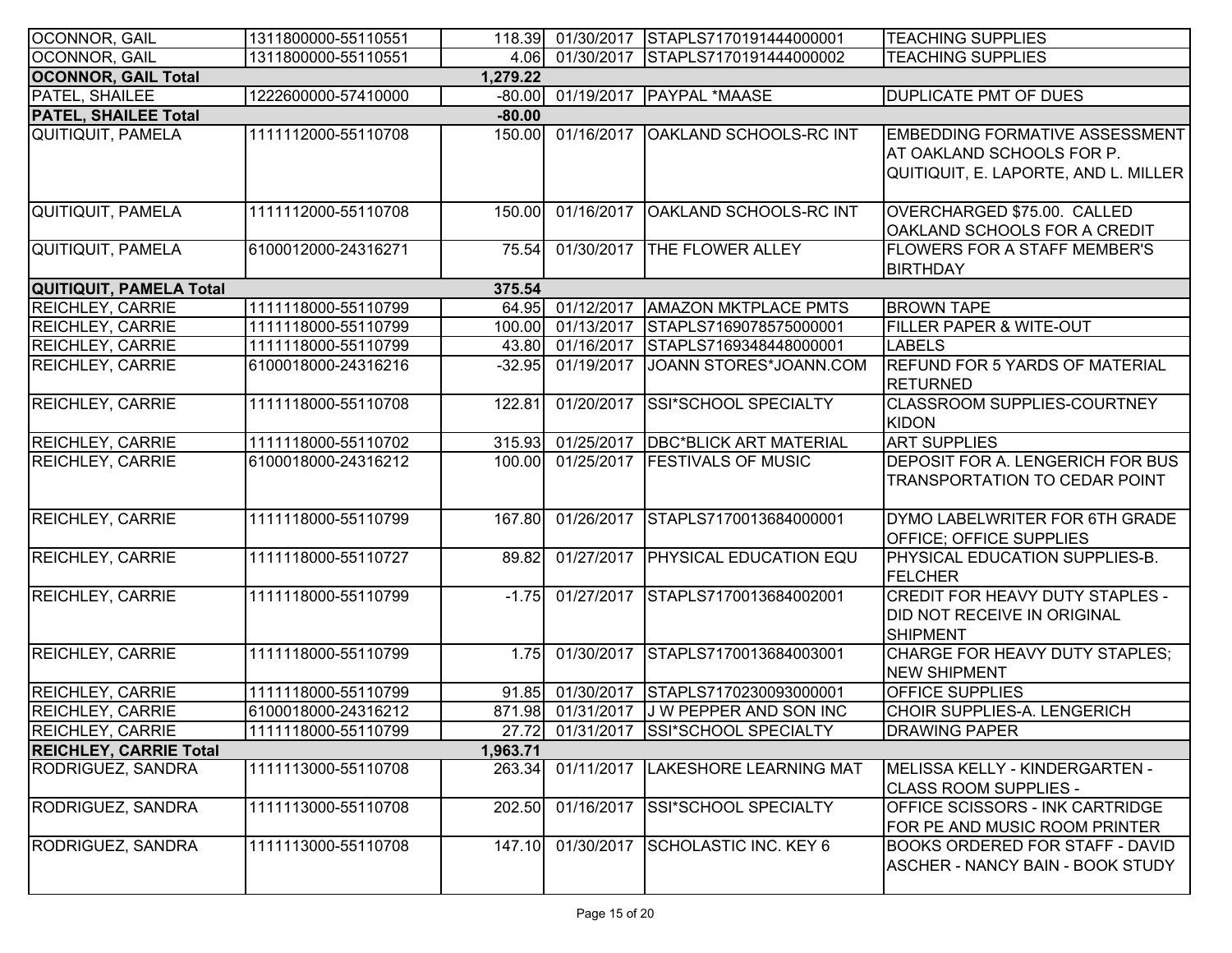| RODRIGUEZ, SANDRA                | 1111113000-55110708 | 814.661  |                    | 01/31/2017 SSI*SCHOOL SPECIALTY     | <b>ART CLASS ROOM SUPPLIES - MEAD</b><br><b>BUDGET MONEY</b>                   |
|----------------------------------|---------------------|----------|--------------------|-------------------------------------|--------------------------------------------------------------------------------|
| <b>RODRIGUEZ, SANDRA Total</b>   |                     | 1,427.60 |                    |                                     |                                                                                |
| <b>ROSS, NICOLE</b>              | 6100022000-24316129 | 169.81   |                    | 01/11/2017   FOREVER 21.COM         | <b>COSTUMES FOR DANCE COMPANY HIP</b><br><b>HOP DANCE</b>                      |
| <b>ROSS, NICOLE</b>              | 6100022000-24316129 | 2,629.00 |                    | 01/11/2017 REVOLUTION 1             | 2ND DANCE COMPETITION FOR DANCE<br>COMPANY. STUDENTS PAY FULL<br><b>AMOUNT</b> |
| <b>ROSS, NICOLE</b>              | 1111322000-55110720 | 26.40    |                    | 01/17/2017 JOANN ETC #1933          | CHOKER NECKLACE ACCESSORIES<br>FOR DANCE COSTUMES                              |
| <b>ROSS, NICOLE</b>              | 1111322000-55110720 | 287.63   | 01/20/2017         | <b>WEISSMAN DESIGNS FOR D</b>       | EARRINGS FOR DANCERS TO WEAR IN<br>SEMESTER CONCERTS                           |
| <b>ROSS, NICOLE</b>              | 1111322000-55110720 | 20.66    | 01/23/2017         | CLAIRE'S #6005                      | CLIP ON EARRINGS CONCERT<br><b>ACCESSORIES FOR DANCERS</b>                     |
| ROSS, NICOLE                     | 1111322000-55110720 | 56.91    | 01/30/2017         | JOANN ETC #1933                     | ACCESSORIES FOR DANCE COSTUMES                                                 |
| <b>ROSS, NICOLE Total</b>        |                     | 3,190.41 |                    |                                     |                                                                                |
| SALTZMAN, DANA                   | 1311800000-55110551 | 14.95    | 01/05/2017         | <b>AMAZON MKTPLACE PMTS</b>         | <b>TEACHING SUPPLIES</b>                                                       |
| SALTZMAN, DANA                   | 1311800000-55110551 | 19.87    | 01/11/2017         | <b>AMAZON MKTPLACE PMTS</b>         | <b>TEACHING SUPPLIES</b>                                                       |
| SALTZMAN, DANA                   | 1311800000-55110551 | 4.00     | 01/11/2017         | TEACHERSPAYTEACHERS.CO              | <b>TEACHING SUPPLIES</b>                                                       |
| SALTZMAN, DANA                   | 1311800000-55110551 | 5.19     |                    | 01/16/2017   MEIJER INC #034<br>Q01 | <b>TEACHING SUPPLIES</b>                                                       |
| <b>SALTZMAN, DANA Total</b>      |                     | 44.01    |                    |                                     |                                                                                |
| SAMMUT, CHRISTINA                | 1311800000-55110551 | 58.00    | 01/03/2017         | <b>TARGET</b><br>00014654           | <b>CLASSROOM SUPPLIES</b>                                                      |
| <b>SAMMUT, CHRISTINA</b>         | 1311800000-55110551 | 29.72    | 01/25/2017         | WAL-MART #5048                      | <b>CLASSROOM SUPPLIES</b>                                                      |
| <b>SAMMUT, CHRISTINA Total</b>   |                     | 87.72    |                    |                                     |                                                                                |
| <b>SCHRINER, STEPHANIE</b>       | 6100020000-24316415 | 730.00   |                    | 01/03/2017   MUSIC THEATRE INTN'L   | SCRIPT RIGHTS FOR SPRING MUSICAL                                               |
| <b>SCHRINER, STEPHANIE</b>       | 1124120000-55910000 | 9.32     | 01/23/2017 STAPLES | 00103606                            | <b>LABELS FOR MTSS WORK</b>                                                    |
| <b>SCHRINER, STEPHANIE Total</b> |                     | 739.32   |                    |                                     |                                                                                |
| <b>SHAFER, RACHELLE</b>          | 1111112000-55110708 | 330.64   |                    | 01/02/2017   MOLLY HAWKINS HOUSE IN | CLASSROOM SUPPLIES FOR THE ART<br>TEACHER, E. SAMUELS. BUDGET ITEMS            |
| <b>SHAFER, RACHELLE</b>          | 6100012000-24316289 | 324.50   |                    | 01/16/2017   AMAZON MKTPLACE PMTS   | MATH GAMES FOR 4TH GRADE<br><b>CLASSROOMS. SIEVERT FAMILY</b><br><b>GRANT</b>  |
| <b>SHAFER, RACHELLE</b>          | 6100012000-24316275 | 53.99    |                    | 01/16/2017   AMAZON.COM             | NEW STOOL FOR THE CASHIER IN THE<br><b>CAFETERIA</b>                           |
| <b>SHAFER, RACHELLE</b>          | 1111112000-55110708 | 142.52   |                    | 01/16/2017   NASCO FORT ATKINSON    | CLASSROOM BUDGET. J. UKROP                                                     |
| SHAFER, RACHELLE                 | 1111112000-55110708 | 15.00    |                    | 01/16/2017   RIZZO SERVICES         | RECYCLING FOR DECEMBER 2016                                                    |
| <b>SHAFER, RACHELLE</b>          | 1111112000-55110708 | 53.76    | 01/20/2017         | <b>DRAPHIX/TEACHER DIRECT</b>       | CLASSROOM BUDGET FOR TEACHER,<br>J. UKROP                                      |
| <b>SHAFER, RACHELLE</b>          | 6100012000-24316501 | 269.80   |                    | 01/20/2017  IMAGESTUFF.COM          | PTO EXPENSE-CUSTOM DOG TAGS<br>FOR THE CLASSROOM TEACHERS                      |
| <b>SHAFER, RACHELLE</b>          | 6100012000-24316272 | 54.99    |                    | 01/23/2017   AMAZON MKTPLACE PMTS   | MUSIC TEACHER, J. BON-MUSICAL<br><b>INSTRUMENT PURCHASED</b>                   |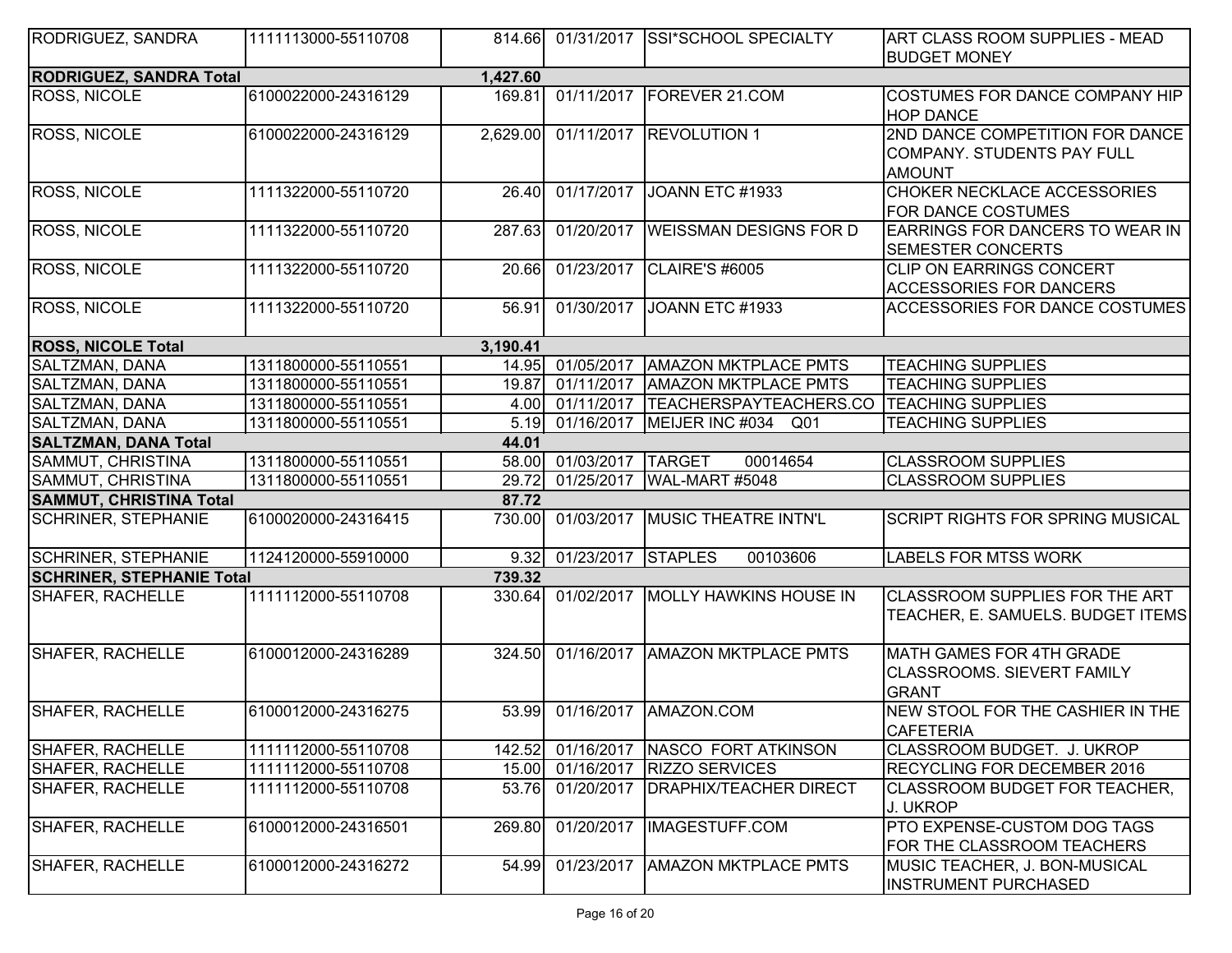| SHAFER, RACHELLE                | 6100012000-24316275 |          |                         | 78.91 01/23/2017 BUSCH'S #1205          | <b>RACHELLE SHAFER</b>                  |
|---------------------------------|---------------------|----------|-------------------------|-----------------------------------------|-----------------------------------------|
| <b>SHAFER, RACHELLE</b>         | 1111112000-55110708 | 391.29   | 01/25/2017              | <b>DBC*BLICK ART MATERIAL</b>           | <b>CLASSROOM BUDGET/ART TEACHER</b>     |
| <b>SHAFER, RACHELLE</b>         | 6100012000-24316271 | 50.83    | 01/25/2017              | <b>TLF DONNA AND LARRYS F</b>           | <b>SOCIAL COMMITTEE/FLOWERS FOR</b>     |
|                                 |                     |          |                         |                                         | STAFF MEMBER, E. MACARTHUR              |
| SHAFER, RACHELLE                | 1111112000-55110708 | 197.63   | 01/26/2017              | STAPLS7170008582000001                  | <b>OFFICE SUPPLIES</b>                  |
| <b>SHAFER, RACHELLE</b>         | 1111112000-55110708 | 117.64   | 01/26/2017              | STAPLS7170008582000002                  | CLASSROOM BUDGET FOR C. CLOKE           |
| SHAFER, RACHELLE                | 1111112000-55110708 | 509.32   | $\overline{01/27}/2017$ | IMAGESTUFF.COM                          | <b>APPLE PICKUP WINDOW CLINGS</b>       |
| SHAFER, RACHELLE                | 6100012000-24316271 | 50.83    |                         | 01/27/2017 TLF DONNA AND LARRYS F       | CHARGED TWICE-CONTACTED THE             |
|                                 |                     |          |                         |                                         | <b>FLORAL SHOP FOR A CREDIT</b>         |
| <b>SHAFER, RACHELLE Total</b>   |                     | 2,641.65 |                         |                                         |                                         |
| SOVEL, SHEILA                   | 6100041000-24316355 | 5.27     | 01/24/2017              | KROGER #619                             | <b>CLASSROOM SUPPLIES</b>               |
| SOVEL, SHEILA                   | 6100041000-24316355 | 23.92    | 01/30/2017              | MICHAELS STORES 3744                    | <b>CLASSROOM SUPPLIES</b>               |
| <b>SOVEL, SHEILA Total</b>      |                     | 29.19    |                         |                                         |                                         |
| TURNER, NANCY                   | 1222600000-53220000 | $-20.00$ | 01/04/2017              | <b>PAYPAL *MAASE</b>                    | <b>REFUND FOR OVER PMT OF</b>           |
|                                 |                     |          |                         |                                         | <b>CONFERENCE FEES</b>                  |
| TURNER, NANCY                   | 1212200194-53110206 | 1,815.00 | 01/06/2017              | THE FRIENDSHIP CIRCLE/                  | <b>REGISTRATION REBECCA HULVERSON -</b> |
|                                 |                     |          |                         |                                         | <b>SOUL CENTER</b>                      |
| TURNER, NANCY                   | 1212200194-53110206 | 1,815.00 | 01/06/2017              | THE FRIENDSHIP CIRCLE/                  | <b>REGISTRATION FABIAN ISRAEL AT</b>    |
|                                 |                     |          |                         |                                         | <b>SOUL CENTER</b>                      |
| <b>TURNER, NANCY</b>            | 1221400000-55110021 | 165.00   | 01/12/2017              | <b>NCS PEARSON</b>                      | <b>WIAT-III SCORING 5 YEAR</b>          |
|                                 |                     |          |                         |                                         | <b>SUBSCRIPTION</b>                     |
| <b>TURNER, NANCY</b>            | 1222600000-53220000 | 120.00   |                         | 01/13/2017   PAYPAL *MAASE              | MI ASSOC OF SPEC EDUC - LEARNING        |
|                                 |                     |          |                         |                                         | ON LEGAL ISSUES FEB 7TH                 |
|                                 |                     |          |                         |                                         |                                         |
| <b>TURNER, NANCY</b>            | 1212215194-55110000 | 45.95    |                         | 01/23/2017 IN *123RADIOS.COM            | PROGRAMMING COST FOR DEERFIELD          |
|                                 |                     |          |                         |                                         | <b>WALKIE TALKIES FOR SE</b>            |
| <b>TURNER, NANCY</b>            | 1212252191-55110000 | 104.00   |                         | 01/30/2017 ATTAINMENT COMPANY, IN       | TELL ME AAC IN THE PRESCHOOL            |
|                                 |                     |          |                         |                                         | <b>CLASSROOM</b>                        |
| TURNER, NANCY                   | 1221800063-55110000 |          | 2,187.00 01/31/2017     | DON JOHNSTON, INC                       | PD SUPPLIES FOR DIANNA STOTLER          |
| <b>TURNER, NANCY Total</b>      |                     | 6,231.95 |                         |                                         |                                         |
| <b>VALENTINE, CYNTHIA</b>       | 1127170000-53220000 | 90.00    | 01/12/2017              | <b>OAKLAND SCHOOLS-RC INT</b>           | <b>BEG BUS DRIVER - HARTFIELD</b>       |
| <b>VALENTINE, CYNTHIA Total</b> |                     | 90.00    |                         |                                         |                                         |
| <b>VANEIZENGA, JAMES</b>        | 1111322725-55110000 |          |                         | 74.80 01/10/2017 LUCKS MUSIC LIBRARY IN | <b>MUSIC FOR FESTIVAL</b>               |
| <b>VANEIZENGA, JAMES Total</b>  |                     | 74.80    |                         |                                         |                                         |
| VUICHARD, TATIANA               | 1331100000-57410000 | 237.00   | 01/13/2017 MACAE        |                                         | MACAE MEMBERSHIP - JESSICA              |
|                                 |                     |          |                         |                                         | EKOLA, ANN HANSEN, SARAH SAVELA         |
|                                 |                     |          |                         |                                         |                                         |
| VUICHARD, TATIANA               | 1331100000-57910000 | 40.00    | 01/23/2017              | <b>SAFEWAY SHREDDING</b>                | <b>OFFICE PAPER SHREDDING SERVICE</b>   |
| VUICHARD, TATIANA               | 1331100000-55910000 | 157.41   | 01/26/2017              | STAPLS7170014571000001                  | <b>CENTRAL ENROLLMENT OFFICE</b>        |
|                                 |                     |          |                         |                                         | <b>SUPPLIES</b>                         |
| <b>VUICHARD, TATIANA Total</b>  |                     | 434.41   |                         |                                         |                                         |
| <b>WARECK, MICHELE</b>          | 6100022000-24316638 | 558.53   | 01/02/2017              | 4IMPRINT                                | <b>STAFF APPRECIATION GIFTS</b>         |
| <b>WARECK, MICHELE</b>          | 1111322000-55110726 | 3,030.00 | 01/09/2017              | <b>VERITIV</b>                          | COPY PAPER FOR BUILDING                 |
| <b>WARECK, MICHELE</b>          | 6100022000-24316175 | 12.88    | 01/09/2017              | WM SUPERCENTER #2700                    | <b>REGISTRATION SUPPLIES</b>            |
|                                 |                     |          |                         |                                         |                                         |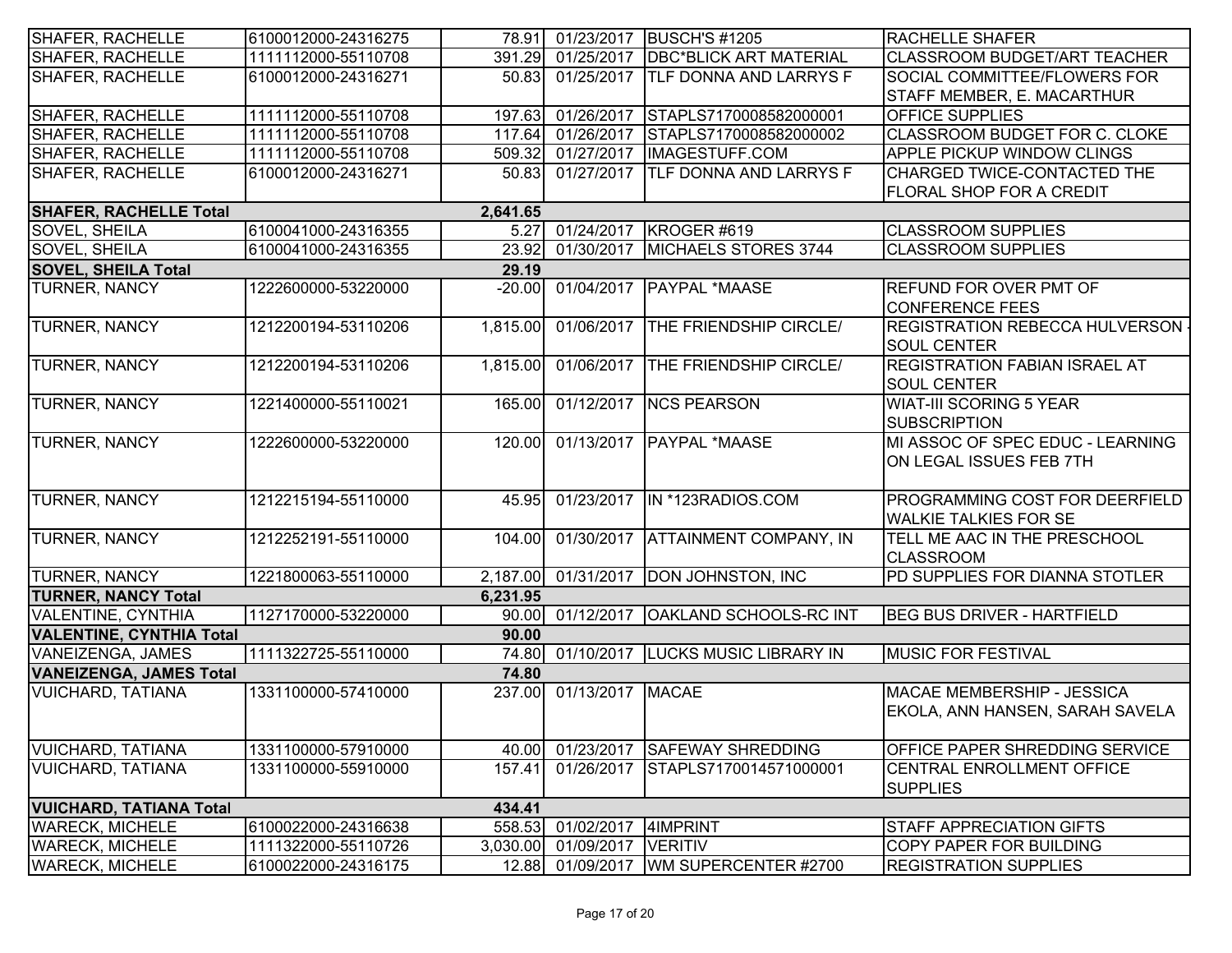| <b>WARECK, MICHELE</b> | 1111322000-55110707 | 179.591  |                      | 01/10/2017   AMAZON MKTPLACE PMTS       | <b>TONER CARTRIDGES FOR BUSINESS</b> |
|------------------------|---------------------|----------|----------------------|-----------------------------------------|--------------------------------------|
|                        |                     |          |                      |                                         | <b>CLASSES</b>                       |
| <b>WARECK, MICHELE</b> | 6100022000-24316190 | 189.00   |                      | 01/11/2017 DISNEY RESORTS               | HOSA HOTEL FEES IN ORLANDO, FL       |
| <b>WARECK, MICHELE</b> | 6100022000-24316190 | 189.00   |                      | 01/11/2017   DISNEY RESORTS             | HOSA HOTEL FEES IN ORLANDO, FL       |
| <b>WARECK, MICHELE</b> | 6100022000-24316190 | 189.00   | 01/11/2017           | <b>DISNEY RESORTS</b>                   | HOSA HOTEL FEES IN ORLANDO, FL       |
| <b>WARECK, MICHELE</b> | 6100022000-24316190 | 189.00   |                      | 01/11/2017   DISNEY RESORTS             | HOSA HOTEL FEES IN ORLANDO, FL       |
| <b>WARECK, MICHELE</b> | 6100022000-24316190 | 189.00   |                      | 01/11/2017 DISNEY RESORTS               | HOSA HOTEL FEES IN ORLANDO, FL       |
| <b>WARECK, MICHELE</b> | 6100022000-24316190 | 189.00   |                      | 01/11/2017   DISNEY RESORTS             | HOSA HOTEL FEES IN ORLANDO, FL       |
| <b>WARECK, MICHELE</b> | 6100022000-24316190 | 189.00   |                      | 01/11/2017   DISNEY RESORTS             | HOSA HOTEL FEES IN ORLANDO, FL       |
| <b>WARECK, MICHELE</b> | 6100022000-24316190 | 189.00   |                      | 01/11/2017   DISNEY RESORTS             | HOSA HOTEL FEES IN ORLANDO, FL       |
| <b>WARECK, MICHELE</b> | 6100022000-24316190 |          |                      | 189.00 01/11/2017 DISNEY RESORTS        | HOSA HOTEL FEES IN ORLANDO, FL       |
| <b>WARECK, MICHELE</b> | 6100022000-24316190 | 189.00   |                      | 01/11/2017   DISNEY RESORTS             | HOSA HOTEL FEES IN ORLANDO, FL       |
| <b>WARECK, MICHELE</b> | 6100022000-24316190 | 189.00   | 01/11/2017           | <b>DISNEY RESORTS</b>                   | HOSA HOTEL FEES IN ORLANDO, FL       |
| <b>WARECK, MICHELE</b> | 6100022000-24316190 | 189.00   | 01/11/2017           | <b>DISNEY RESORTS</b>                   | HOSA HOTEL FEES IN ORLANDO, FL       |
| <b>WARECK, MICHELE</b> | 6100022000-24316190 | 189.00   | 01/11/2017           | <b>DISNEY RESORTS</b>                   | HOSA HOTEL FEES IN ORLANDO, FL       |
| <b>WARECK, MICHELE</b> | 6100022000-24316190 | 189.00   | 01/11/2017           | <b>DISNEY RESORTS</b>                   | HOSA HOTEL FEES IN ORLANDO, FL       |
| <b>WARECK, MICHELE</b> | 6100022000-24316190 | 189.00   | 01/11/2017           | <b>DISNEY RESORTS</b>                   | HOSA HOTEL FEES IN ORLANDO, FL       |
| <b>WARECK, MICHELE</b> | 6100022000-24316190 | 189.00   | 01/11/2017           | <b>DISNEY RESORTS</b>                   | HOSA HOTEL FEES IN ORLANDO, FL       |
| <b>WARECK, MICHELE</b> | 6100022000-24316190 | 189.00   | 01/11/2017           | <b>DISNEY RESORTS</b>                   | HOSA HOTEL FEES IN ORLANDO, FL       |
| <b>WARECK, MICHELE</b> | 6100022000-24316190 | 189.00   | 01/11/2017           | <b>DISNEY RESORTS</b>                   | HOSA HOTEL FEES IN ORLANDO, FL       |
| <b>WARECK, MICHELE</b> | 6100022000-24316190 | 189.00   | 01/11/2017           | <b>DISNEY RESORTS</b>                   | HOSA HOTEL FEES IN ORLANDO, FL       |
| <b>WARECK, MICHELE</b> | 6100022000-24316190 | 189.00   | 01/11/2017           | <b>DISNEY RESORTS</b>                   | HOSA HOTEL FEES IN ORLANDO, FL       |
| <b>WARECK, MICHELE</b> | 6100022000-24316169 | 3,236.25 | 01/12/2017           | <b>MUSIC THEATRE INTN'L</b>             | CONTRACT MUSIC FOR SPRING            |
|                        |                     |          |                      |                                         | <b>MUSICAL</b>                       |
| <b>WARECK, MICHELE</b> | 1124122000-55910000 | 196.57   | 01/12/2017           | WAL-MART #2700                          | MISCELLANEOUS OFFICE SUPPLIES        |
| <b>WARECK, MICHELE</b> | 1124122000-55910000 | 137.78   | 01/13/2017           | OFFICEMAX/OFFICEDEPOT6                  | <b>MISCELLANEOUS OFFICE SUPPLIES</b> |
| <b>WARECK, MICHELE</b> | 1111322000-55110708 |          |                      | 55.98 01/13/2017 OFFICEMAX/OFFICEDEPOT6 | <b>GENERAL SUPPLIES</b>              |
| <b>WARECK, MICHELE</b> | 1111322000-54910741 | 152.00   | 01/13/2017 SESAC INC |                                         | <b>WOVI LICENSE FEE</b>              |
| <b>WARECK, MICHELE</b> | 1112722354-55110716 | 101.56   | 01/16/2017 ONE STOP  |                                         | <b>DRAFTING SUPPLIES</b>             |
| <b>WARECK, MICHELE</b> | 6100022000-24316181 | 90.00    |                      | 01/16/2017   PAYPAL *MATH LEAGUE        | <b>MATH CLUB MEMBERSHIP PAYMENT</b>  |
| <b>WARECK, MICHELE</b> | 6100022000-24316186 | 379.00   | 01/16/2017           | <b>SQ *MASSP</b>                        | STUDENT COUNCIL CONFERENCE           |
|                        |                     |          |                      |                                         | <b>REGISTRATION FEES</b>             |
| <b>WARECK, MICHELE</b> | 6100022000-24316170 | 212.58   |                      | 01/17/2017 RED ROOF INNS                | <b>HOTEL ROOM FOR MODEL UN</b>       |
|                        |                     |          |                      |                                         | STUDENT CONFERENCE                   |
| <b>WARECK, MICHELE</b> | 6100022000-24316170 | 212.58   |                      | 01/17/2017 RED ROOF INNS                | HOTEL ROOM FOR MODEL UN              |
|                        |                     |          |                      |                                         | STUDENT CONFERENCE                   |
| <b>WARECK, MICHELE</b> | 6100022000-24316170 |          |                      | 212.58 01/17/2017 IRED ROOF INNS        | HOTEL ROOM FOR MODEL UN              |
|                        |                     |          |                      |                                         | <b>STUDENT CONFERENCE</b>            |
| <b>WARECK, MICHELE</b> | 6100022000-24316170 | 198.42   |                      | 01/17/2017 RED ROOF INNS                | <b>HOTEL ROOM FOR MODEL UN</b>       |
|                        |                     |          |                      |                                         | STUDENT CONFERENCE                   |
| <b>WARECK, MICHELE</b> | 1111322000-55110707 | 125.79   | 01/19/2017           | OFFICEMAX/OFFICEDEPOT6                  | TONER CARTRIDGE FOR OFFICE           |
|                        |                     |          |                      |                                         | <b>MACHINE</b>                       |
| <b>WARECK, MICHELE</b> | 1111322000-55110707 | $-18.00$ | 01/20/2017           | <b>OFFICE DEPOT #1170</b>               | TAX REFUND ON TONER ORDER            |
| <b>WARECK, MICHELE</b> | 6100022000-24316122 | 24.26    | 01/23/2017           | <b>CENTURY RESOURCES</b>                | PAYMENT ON INVOICE FOR CHOIR -       |
|                        |                     |          |                      |                                         | <b>FUNDRAISER</b>                    |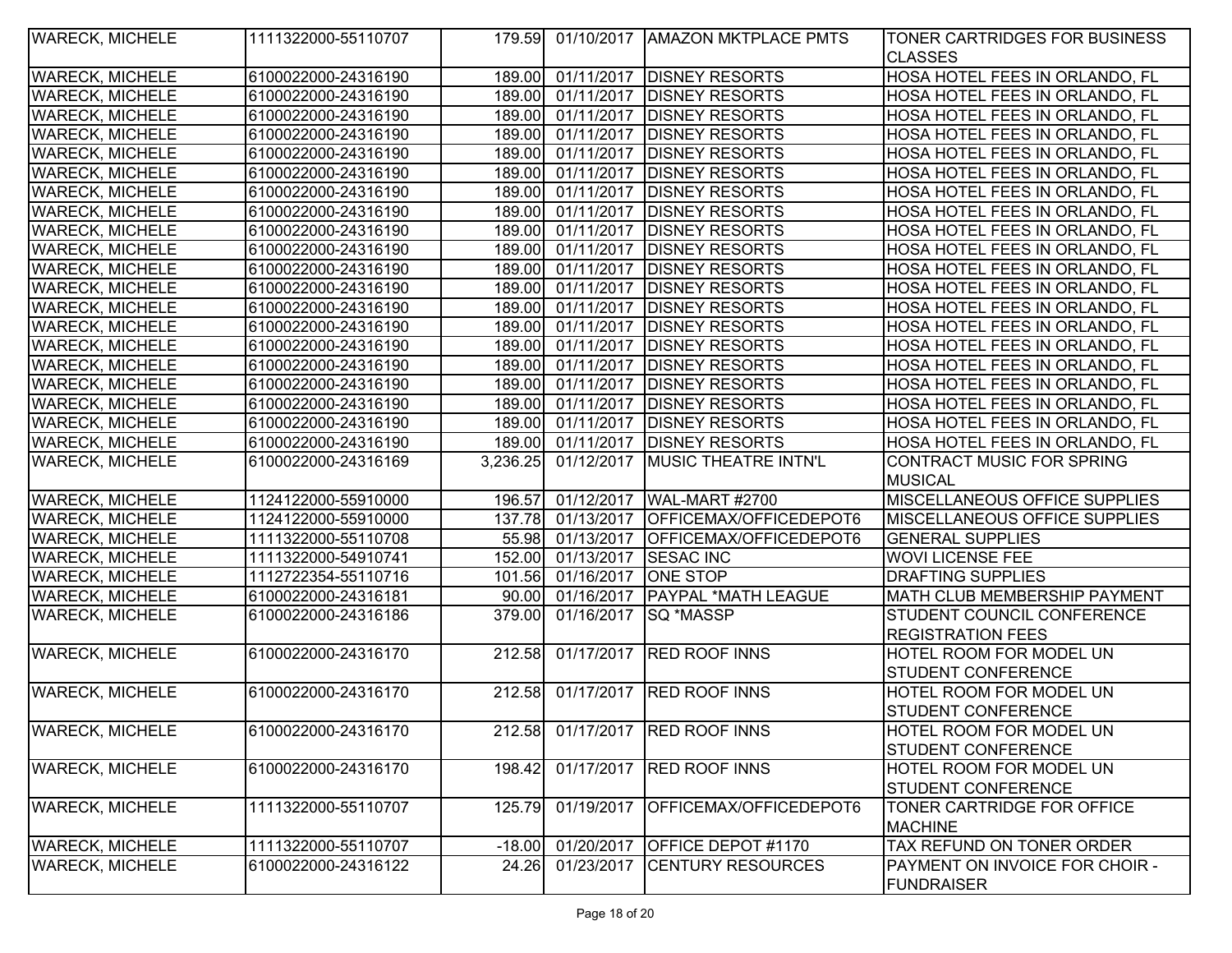| <b>WARECK, MICHELE</b>         | 1111322737-55110000 |           |                     | 19.95 01/24/2017 ROCKLER 008            | HARDWARE SUPPLIES FOR STUDENT        |
|--------------------------------|---------------------|-----------|---------------------|-----------------------------------------|--------------------------------------|
|                                |                     |           |                     |                                         | PICTURES AND PLAQUES                 |
| <b>WARECK, MICHELE</b>         | 6100022000-24316125 | 68.00     |                     | 01/24/2017 SQ *DECA, INC IMAGE          | PAYMENT ON INVOICE FOR DECA          |
| <b>WARECK, MICHELE</b>         | 1124122000-55990000 | 70.95     | 01/26/2017          | <b>AMAZON MKTPLACE PMTS</b>             | <b>RESEARCH BOOK FOR NICOLE</b>      |
|                                |                     |           |                     |                                         | <b>CARTER</b>                        |
| <b>WARECK, MICHELE</b>         | 6100022000-24316628 | 59.00     |                     | 01/26/2017   AMAZON MKTPLACE PMTS       | TONER FOR CLASSROOM - SPECIAL        |
|                                |                     |           |                     |                                         | <b>NEEDS</b>                         |
| <b>WARECK, MICHELE</b>         | 6100022000-24316175 | 57.98     |                     | 01/26/2017   AMAZON MKTPLACE PMTS       | <b>STAFF SECURITY BADGE HOLDERS</b>  |
| <b>WARECK, MICHELE</b>         | 1111322000-55110708 | 369.98    |                     | 01/26/2017   AMAZON MKTPLACE PMTS       | ATTENDANCE OFFICE TECH SECURITY      |
|                                |                     |           |                     |                                         | <b>EQUIPMENT</b>                     |
| <b>WARECK, MICHELE</b>         | 1124922000-55999000 | 37.80     | 01/26/2017          | <b>DESKTOP SUPPLIES.COM</b>             | <b>GRADUATION HONORS SUPPLIES</b>    |
| <b>WARECK, MICHELE</b>         | 1124922000-55999000 | 271.90    | 01/27/2017          | STAPLS7170074094000002                  | <b>GRADUATION SUPPLIES</b>           |
| <b>WARECK, MICHELE</b>         | 1111322735-55110000 | 51.74     | 01/27/2017          | WM SUPERCENTER #2700                    | SNACKS FOR STUDENT ACTIVITIES        |
|                                |                     |           |                     |                                         | <b>MEETING</b>                       |
| <b>WARECK, MICHELE</b>         | 1111322000-55110707 | $-66.64$  | 01/30/2017          | <b>AMAZON MKTPLACE PMTS</b>             | CREDIT FOR PURCHASE OR TONER         |
|                                |                     |           |                     |                                         | CARTRIDGES FOR SPECIAL ED. DEPT      |
| <b>WARECK, MICHELE</b>         | 1124122000-55910000 | 145.10    | 01/30/2017          | SAMS CLUB #6657                         | OFFICE SUPPLIES                      |
| <b>WARECK, MICHELE</b>         | 6100022000-24316175 | 22.33     | 01/30/2017          | WM SUPERCENTER #2700                    | <b>REGISTRATION BINDERS</b>          |
| <b>WARECK, MICHELE</b>         | 6100022000-24316158 | 295.00    | 01/31/2017          | US FUND FOR UNICEF                      | INTERACT CLUB TRICK OR TREAT FOR     |
|                                |                     |           |                     |                                         | <b>UNICEF DONATION</b>               |
| <b>WARECK, MICHELE Total</b>   |                     | 14,281.44 |                     |                                         |                                      |
| <b>WEBBER, RONALD</b>          | 1722100000-57910611 | 4.99      |                     | 01/20/2017 GOPRO PLUS                   | <b>GOPRO VIDEO APP PURCHASE</b>      |
| <b>WEBBER, RONALD</b>          | 1722100000-53220611 | 20.00     |                     | 01/26/2017   AMWAY HOTEL CORP PARKG     | PARKING AT MASA MIDWINTER            |
|                                |                     |           |                     |                                         | CONFERENCE 2017 AT THE AMWAY         |
|                                |                     |           |                     |                                         | <b>GRAND PLAZA HOTEL - RJ WEBBER</b> |
| <b>WEBBER, RONALD Total</b>    |                     | 24.99     |                     |                                         |                                      |
| <b>WESNER, KIMBERLY</b>        | 6100020000-24316262 | 99.00     | 01/09/2017          | <b>DIGICOMM ELECTRONICS,</b>            | <b>REPAIR OF BROKEN IPAD SCREEN</b>  |
| <b>WESNER, KIMBERLY</b>        | 6100020000-24316262 | 145.00    |                     | 01/12/2017 MICHIGAN ASSOCIATION F       | MACUL FOR KIDDER (CO-PRESENTER)      |
| <b>WESNER, KIMBERLY</b>        | 6100020000-24316262 | 50.00     |                     | 01/12/2017 MICHIGAN ASSOCIATION F       | MACUL FOR WESNER (PRESENTER)         |
| <b>WESNER, KIMBERLY</b>        | 1122220000-55310000 | 46.37     |                     | 01/20/2017 SAMSCLUB #6657               | MISC. ITEMS FOR MEDIA CENTER         |
|                                |                     |           |                     |                                         | (BATTERIES, ETC.)                    |
| <b>WESNER, KIMBERLY</b>        | 1122220000-55310000 | 6.52      |                     | 01/23/2017   AMAZON.COM                 | POSSIBLE SELECTION FOR ELA           |
|                                |                     |           |                     |                                         | <b>LITERATURE CIRCLES</b>            |
| <b>WESNER, KIMBERLY</b>        | 1122220000-55310000 | 10.33     |                     | 01/25/2017 AMAZON MKTPLACE PMTS         | <b>LOCKS FOR BREAKOUT EDU</b>        |
| <b>WESNER, KIMBERLY</b>        | 1122220000-55310000 |           |                     | 8.39 01/30/2017 AMAZON MKTPLACE PMTS    | <b>LOCKS FOR BREAKOUT EDU</b>        |
| <b>WESNER, KIMBERLY</b>        | 1122220000-55310000 |           |                     | 56.99 01/31/2017 FOLLETT SCHOOL SOLUTIO | <b>NEW NONFICTION BOOKS</b>          |
| <b>WESNER, KIMBERLY Total</b>  |                     | 422.60    |                     |                                         |                                      |
| <b>WHEELER, MICHAELA</b>       | 6100041000-24316355 | 9.00      |                     | 01/09/2017   DOLLAR TREE                | <b>PRESCHOOL CLASSROOM SUPPLIES</b>  |
| <b>WHEELER, MICHAELA</b>       | 1311800000-55110551 | 27.46     | 01/11/2017   TARGET | 00024158                                | <b>CLASSROOM TOYS</b>                |
| <b>WHEELER, MICHAELA</b>       | 6100041000-24316355 | 4.16      | 01/11/2017          | WAL-MART #5761                          | PRESCHOOL CLASSROOM SUPPLIES         |
| <b>WHEELER, MICHAELA</b>       | 6100041000-24316355 | 2.59      | 01/27/2017          | KROGER#670                              | PRESCHOOL CLASSROOM SUPPLIES         |
| <b>WHEELER, MICHAELA</b>       | 6100041000-24316355 | 11.94     | 01/30/2017          | 00009241<br><b>TARGET</b>               | PRESCHOOL CLASSROOM SUPPLIES         |
| <b>WHEELER, MICHAELA Total</b> |                     | 55.15     |                     |                                         |                                      |
| <b>WILSON, KAREN</b>           | 1311800000-55110551 |           |                     | 7.10 01/10/2017 KROGER #632             | <b>CLASS MATERIALS</b>               |